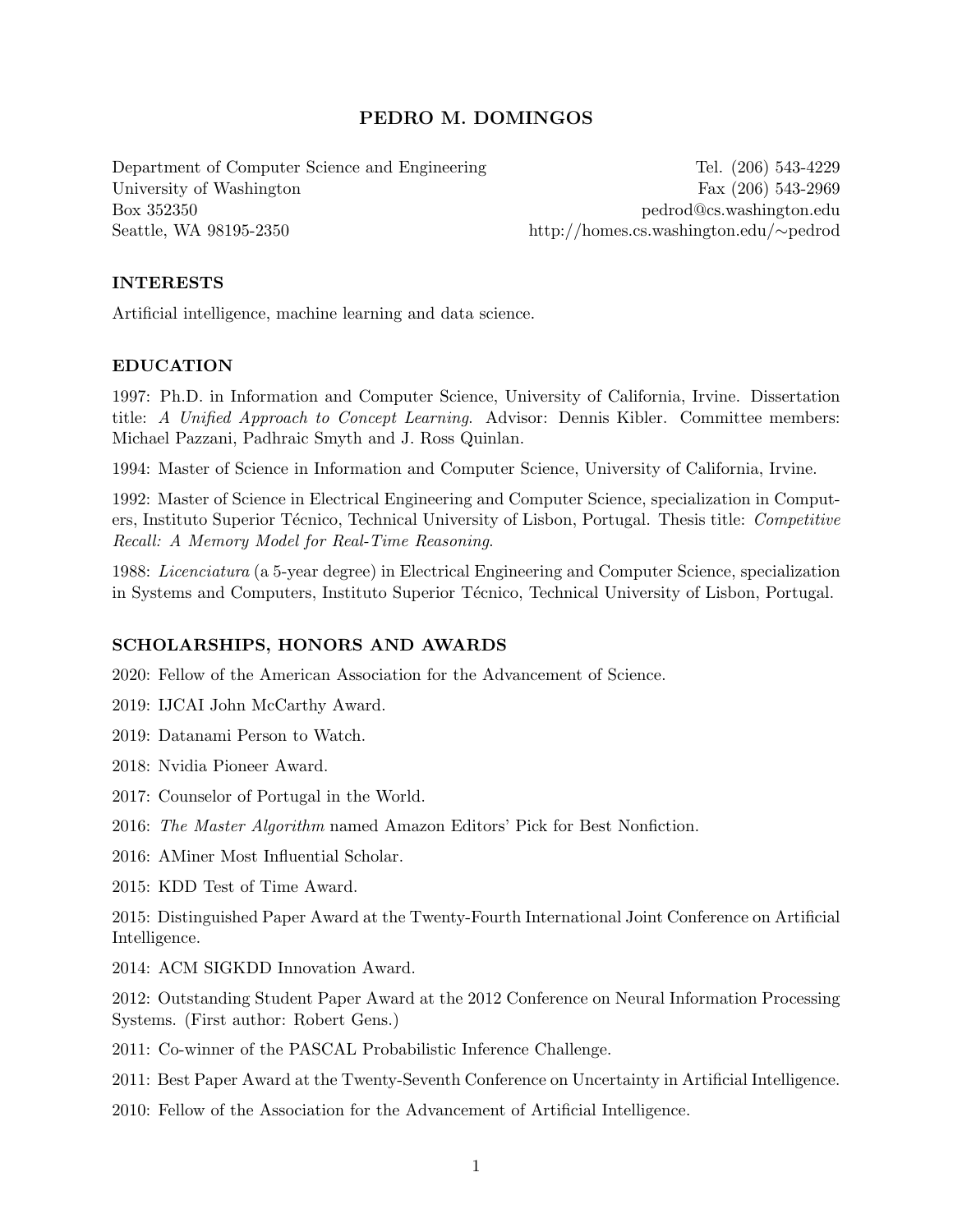2010: Co-winner of the UAI Approximate Inference Challenge.

2009: Best Paper Award at the 2009 Conference on Empirical Methods in Natural Language Processing.

2007: Kavli Frontiers Fellow (National Academy of Sciences).

2005: Best Paper Award at the Ninth European Conference on Principles and Practice of Knowledge Discovery in Databases.

2003: Sloan Research Fellowship.

2002: Selected to win ONR Young Investigator Award.<sup>1</sup>

2001: Selected to participate in the National Academy of Engineering Symposium on Frontiers of Engineering.

2000: NSF CAREER Award.

2000: IBM Faculty Partnership Award.

1999: Best Paper Award for Fundamental Research at the Fifth International Conference on Knowledge Discovery and Data Mining.

1998: Best Paper Award for Fundamental Research at the Fourth International Conference on Knowledge Discovery and Data Mining.

1997: Ph.D. thesis nominated by UCI for ACM Doctoral Dissertation Award.

1996–97: NATO Scholarship.

1992–97: Fulbright Scholarship. Awarded by the United States to 20 out of approximately 3000 candidates in Portugal.

1997: Recognized as an outstanding reviewer by the program committee of the Fifteenth International Joint Conference on Artificial Intelligence (one of fewer than 10% of the reviewers).

1996: Selected for the SIGART/AAAI Doctoral Consortium.

1996: University of California Regents' Dissertation Fellowship. Awarded to approximately 30 students campuswide.

1992–96: Scholarship from JNICT, Portugal's national scientific and technological research agency.

1995: Two papers nominated for the C.V. Ramamoorthy Best Paper Award, Seventh IEEE International Conference on Tools with Artificial Intelligence.

1990: Honorable mention in the Descartes Award, given annually to a Portuguese civil servant for original and innovative work in information technology.

1989: Winner of the IEEE Region 8 (Europe, Africa and Middle East) Student Paper Contest.

# PROFESSIONAL EXPERIENCE

2020–present: Professor Emeritus of Computer Science and Engineering at the University of Washington.

2012–2020: Professor of Computer Science and Engineering at the University of Washington.

<sup>&</sup>lt;sup>1</sup>Could not receive award due to delays in obtaining U.S. permanent resident status.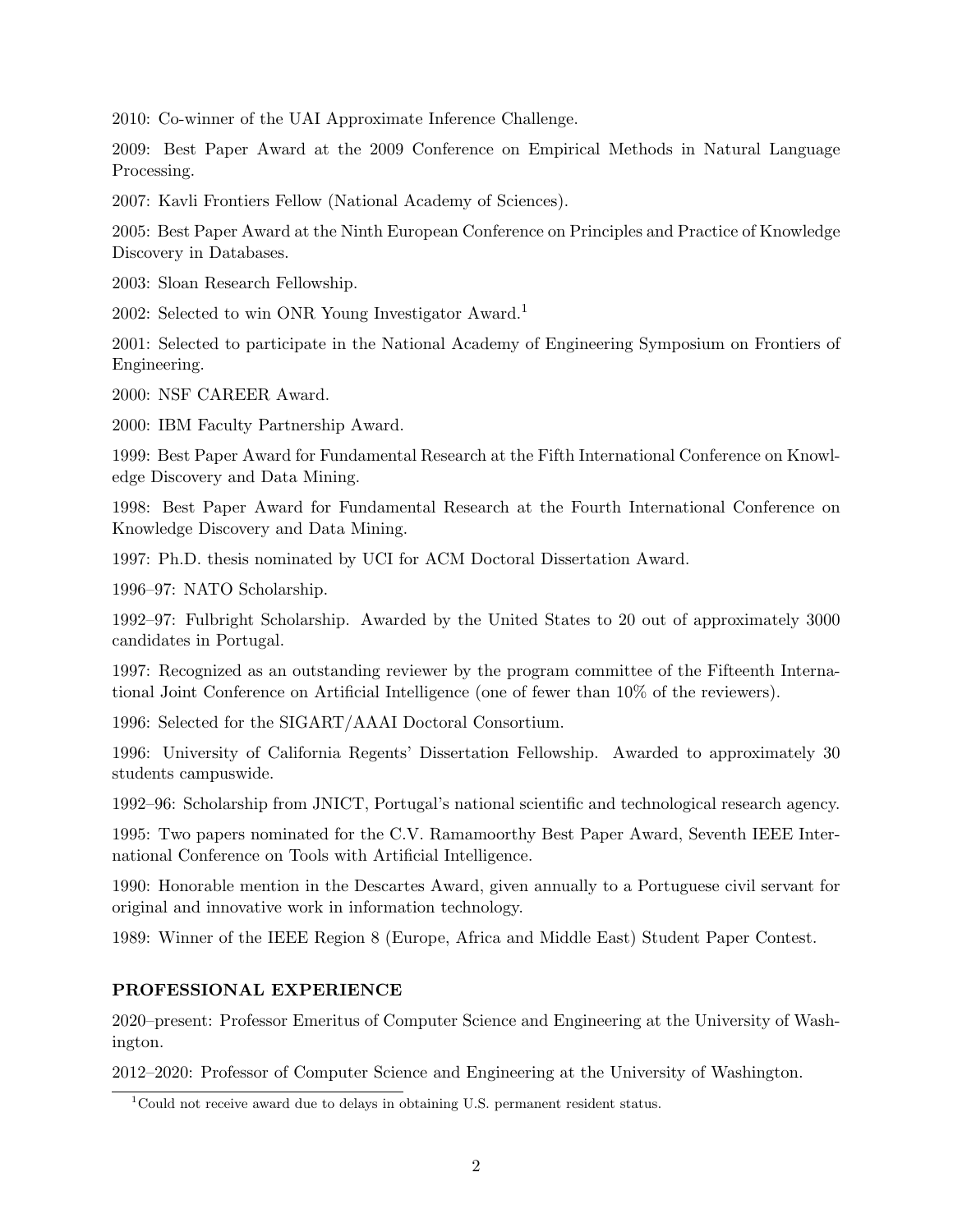2018–19: Head of Machine Learning Research at D. E. Shaw.

2012–13: Visiting Scientist at the MIT Computer Science and Artificial Intelligence Laboratory.

2004–12: Associate Professor of Computer Science and Engineering at the University of Washington. Courses introduced: Machine Learning (undergraduate). Other courses taught: Foundations of Computing II (undergraduate), and see below.

2008–09: Visiting Associate Professor of Machine Learning at Carnegie Mellon University. Courses taught: Markov Logic Networks (graduate).

2005–06: Visiting Associate Professor of Computer Science at Stanford University.

1999–2004: Assistant Professor of Computer Science and Engineering at the University of Washington. Courses introduced: Data Mining (graduate), Machine Learning (graduate), Statistical Methods in Computer Science (graduate). Other courses taught: Artificial Intelligence I and II (graduate), Applications of Artificial Intelligence (graduate), Introduction to Artificial Intelligence (undergraduate).

1997–99: Assistant Professor at Instituto Superior Técnico, Lisbon, Portugal. Courses taught: Machine Learning, Natural Language Processing (undergraduate); co-taught: Intelligent Systems (graduate).

1994: Consultant for the Irvine Research Corporation.

1987–92: Teaching and research assistant at Instituto Superior Técnico, Lisbon, Portugal. Courses taught: Probability and Statistics, Applied Mathematics (instructor), Introduction to Computer Science, Artificial Intelligence.

1990–92: Author of a regular column on the future of music technology in the Portuguese magazine Music, Instruments and Technology.

1989–90: Developer of an AI-based system for personnel selection and job assignment at the Portuguese Army's Center for Psychotechnical Studies.

1986–89: Intern and then researcher at INESC – Institute for Systems and Computer Engineering, Lisbon, Portugal, first in the digital signal processing and speech recognition group, and then in the computer graphics group.

1987–88: Teacher of continuing education courses in digital electronics, telecommunications, and introduction to microcomputing.

# PROFESSIONAL SERVICE

2001–present: Editorial board member, Machine Learning.

2020: Contributor, ISAT Study on DARPA's Third Wave of AI.

- 2019: Program co-chair, ICML-2019 Workshop on Tractable Probabilistic Modeling.
- 2013–18: Board member, International Machine Learning Society.
- 2018: Program co-chair, ICML/IJCAI/ECAI-2018 Workshop on Tractable Probabilistic Models. PC Member, Eighth Intl. Wkshp. on Statistical Relational Artificial Intelligence.

2017: Program co-chair, ICML-2017 Workshop on Principled Approaches to Deep Learning. Member, SIGKDD Awards Committee. Member, Financial Services Roundtable Technology Advisory Council.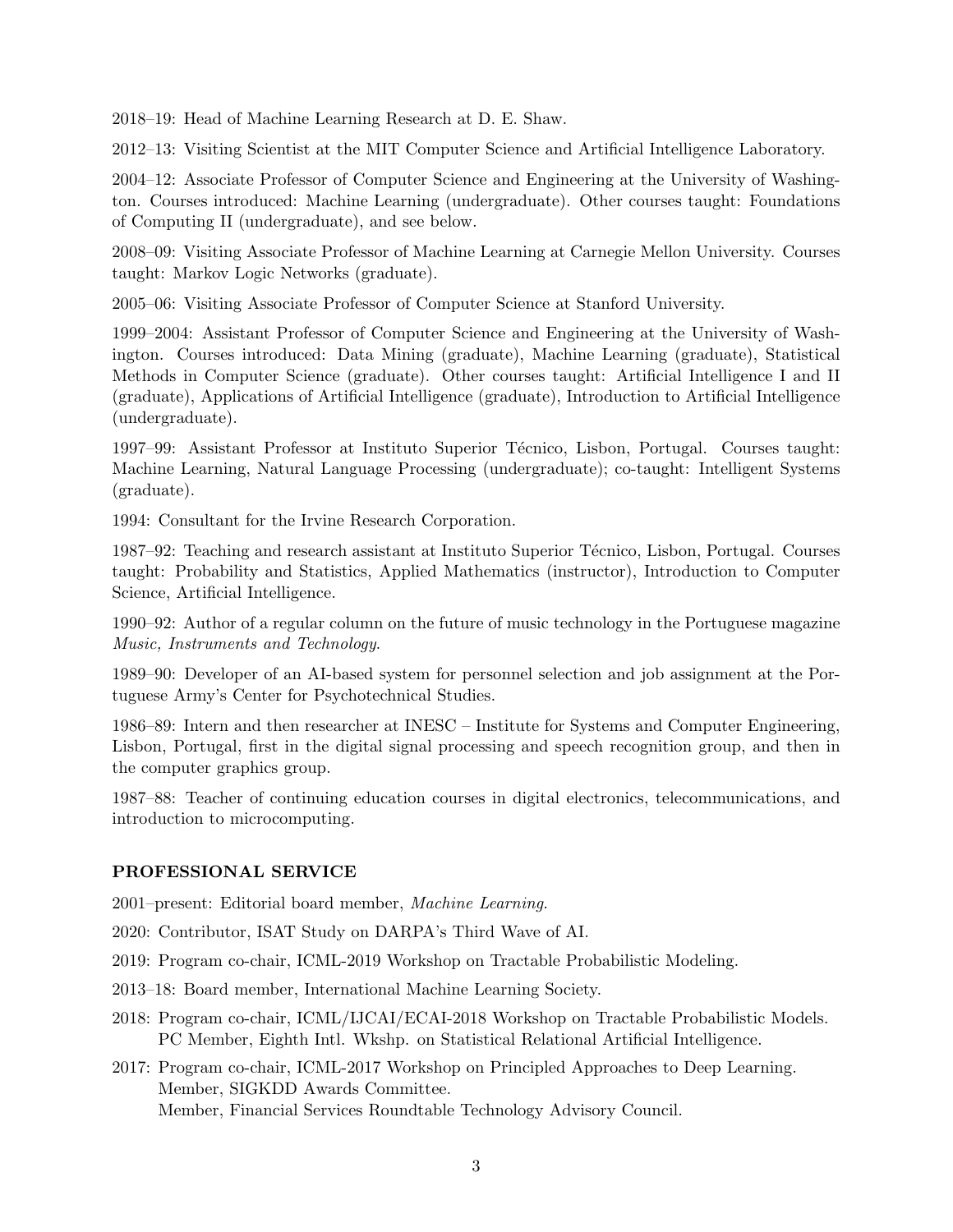- 2016: PC member, Sixth Intl. Wkshp. on Statistical Relational Artificial Intelligence. PC member, White House Workshop on Artificial Intelligence: Law and Policy. Member, SIGKDD Awards Committee. Reviewer, Communications of the ACM.
- 2015: PC member, Fifth Intl. Wkshp. on Statistical Relational Artificial Intelligence. Member, SIGKDD Awards Committee.
- 2014: Program co-chair, ICML-2014 Workshop on Learning Tractable Probabilistic Models. PC member, Fourth Intl. Wkshp. on Statistical Relational Artificial Intelligence. Reviewer, Army Research Office. Reviewer, Office of Naval Research.
- 2013: PC member, NIPS-2013 Deep Learning Workshop. PC member, Third Intl. Wkshp. on Statistical Relational Artificial Intelligence.
- 2012: Area chair, 2012 Annual Conf. on Neural Information Processing Systems. Area chair, Twenty-Sixth AAAI Conf. on Artificial Intelligence. Area chair, Twenty-Ninth Intl. Conf. on Machine Learning. Senior PC member, Twenty-Eighth Conf. on Uncertainty in Artificial Intelligence. PC member, Second Intl. Wkshp. on Statistical Relational Artificial Intelligence. PC member, Seventh Intl. Wkshp. on Statistical Relational Learning.
- 2011: Area chair, Twenty-Second Intl. Joint Conf. on Artificial Intelligence.
- 2010: Co-organizer, ONR Machine Reasoning Workshops I-IV. PC member, AAAI-2010 Wkshp. on Statistical Relational Artificial Intelligence. Reviewer, GULP Award for Best Dissertation on Computational Logic.
- 2009: Program co-chair, Sixth Intl. Wkshp. on Statistical Relational Learning. Reviewer, U.S.-Israel Binational Science Foundation.
- 2005–2008: Advisory board member, Journal of Artificial Intelligence Research.
- 2008: Senior PC member, Twenty-Third AAAI Conf. on Artificial Intelligence. Senior PC member, Twenty-Fifth Intl. Conf. on Machine Learning. Senior PC member, Fourteenth Intl. Conf. on Knowledge Discovery and Data Mining. Reviewer, Army Research Office.
- 2007: Senior PC member, Twenty-Second Natl. Conf. on Artificial Intelligence (AAAI-2007). Program committee member, Twentieth Intl. Joint Conf. on Artificial Intelligence.
- 2001–2006: Founding board member, International Machine Learning Society.
- 2006: PC member, ICML-2006 Wkshp. on Open Problems in Statistical Relational Learning. PC member, Third Intl. Wkshp. on Knowledge Discovery from Data Streams. Reviewer, Senior Member Track, 21st Natl. Conf. on Artificial Intelligence (AAAI-2006).
- 1998–2005: Editorial board member, Evaluation of Intelligent Systems.
- 2005: Senior PC member, Twentieth Natl. Conf. on Artificial Intelligence (AAAI-2005). Program committee member, Nineteenth Intl. Joint Conf. on Artificial Intelligence. Area chair, Twenty-Second Intl. Conf. on Machine Learning. Organizing committee member, AAAI Spring Symposium on Knowledge Collection from Volunteer Contributors.

Program committee member, KDD-2005 Wkshp. on Multi-Relational Data Mining.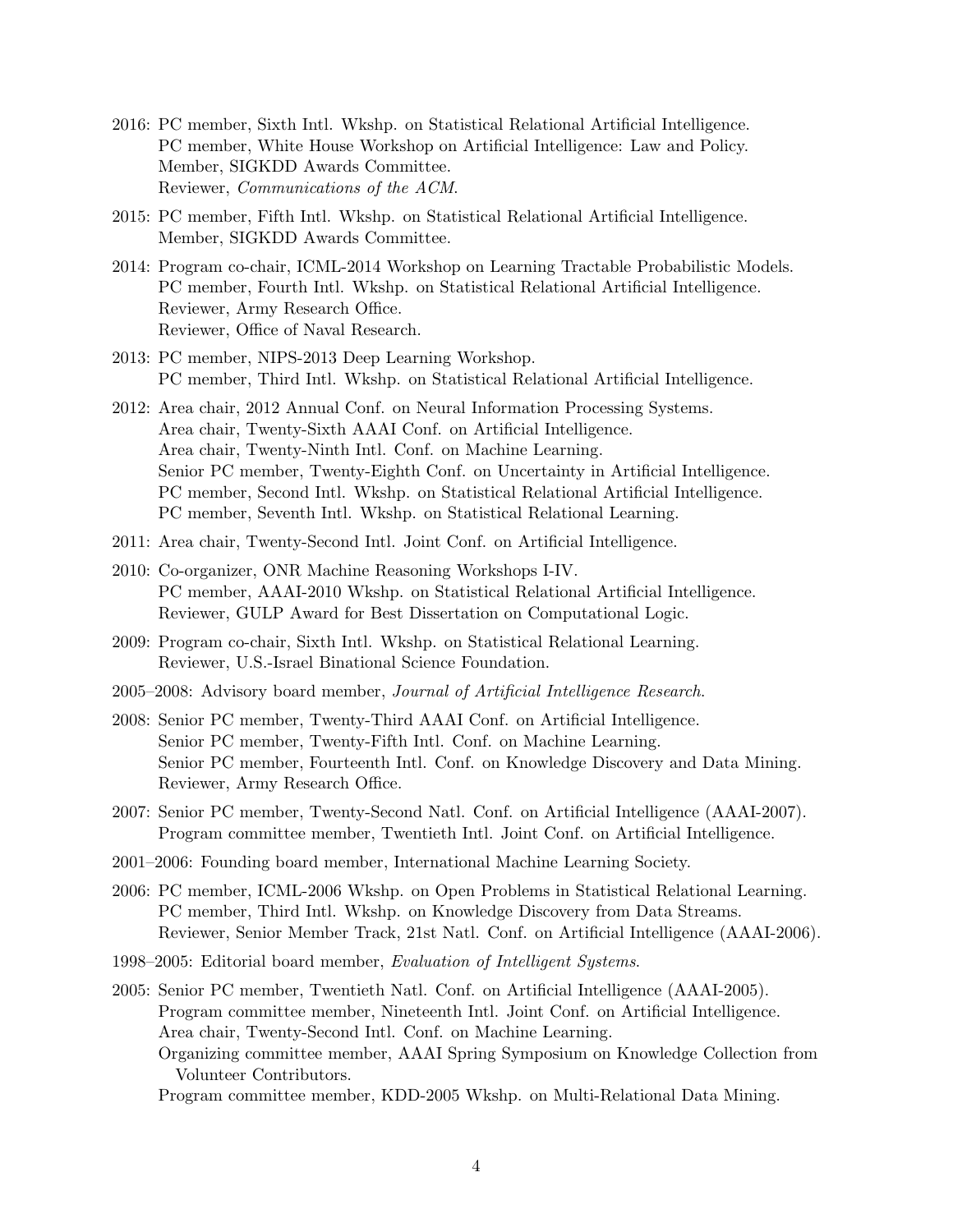PC member, ECML/PKDD-2005 Wkshp. on Knowledge Discovery in Data Streams. Reviewer, Eleventh Intl. Conf. on Knowledge Discovery and Data Mining. Area reviewer, National Science Foundation.

- 2002–2004: Associate editor, Journal of Artificial Intelligence Research.
- 2000–2004: Editorial board member, Intelligent Data Analysis.
- 2004: Program committee member, 2004 ACM SIGMOD Intl. Conf. on Management of Data. Program committee member, ICML-2004 Wkshp. on Statistical Relational Learning. Program committee member, KDD-2004 Wkshp. on Multi-Relational Data Mining. PC member, ECML/PKDD-2004 Wkshp. on Knowledge Discovery in Data Streams. Reviewer, Twenty-First Intl. Conf. on Machine Learning. Wkshp. proposal reviewer, Nineteenth Natl. Conf. on Artificial Intelligence (AAAI-2004).
- 2003: Program co-chair, Ninth Intl. Conf. on Knowledge Discovery and Data Mining. Program committee member, KDD-2003 Wkshp. on Multi-Relational Data Mining. PC member, IJCAI-2003 Wkshp. on Learning Statistical Models from Relational Data. Best paper selection committee member, Machine Learning.
- 2001–02: Reviewer, Journal of Machine Learning Research.
- 2000–02: Editorial board member, Journal of Artificial Intelligence Research.
- 2000–02: Reviewer, Lawrence Livermore Natl. Lab. University Collaborative Research Program.
- 2002: Program committee member, Nineteenth Intl. Conf. on Machine Learning. Program committee member, Eleventh Intl. World Wide Web Conf. Program committee member, KDD-2002 Wkshp. on Multi-Relational Data Mining.
- 1997–2001: Editorial board member, Applied Intelligence.
- 1993–2001: Reviewer, Machine Learning.
- 2001: Area chair, Eighteenth Intl. Conf. on Machine Learning. Panels chair, Seventh Intl. Conf. on Knowledge Discovery and Data Mining. Best paper awards committee, Seventh Intl. Conf. on Knowledge Discovery and Data Mining. Reviewer, 2001 ACM SIGMOD Intl. Conf. on Management of Data. Panelist, 2001 SIGART Doctoral Consortium.
- 1997–2000: Reviewer, Data Mining and Knowledge Discovery.
- 2000: Program committee member, Seventeenth Natl. Conf. on Artificial Intelligence (AAAI-2000). Program committee member, Seventeenth Intl. Conf. on Machine Learning. Program committee member, Eleventh European Conf. on Machine Learning. Program committee member, Fifth Intl. Wkshp. on Multistrategy Learning. Reviewer, 2000 Annual Conf. on Neural Information Processing Systems. Panel member, National Science Foundation.
- 1999: Program committee member, Fifth Intl. Conf. on Knowledge Discovery and Data Mining. Program committee member, Sixteenth Intl. Joint Conf. on Artificial Intelligence. Program committee member, Sixteenth Natl. Conf. on Artificial Intelligence (AAAI-99). Program committee member, Sixteenth Intl. Conf. on Machine Learning. Advisory committee member, 2nd. Intl. Wkshp. on Extraction of Knowledge from Databases. Reviewer, IEEE Intelligent Systems. Reviewer, IEEE Computer.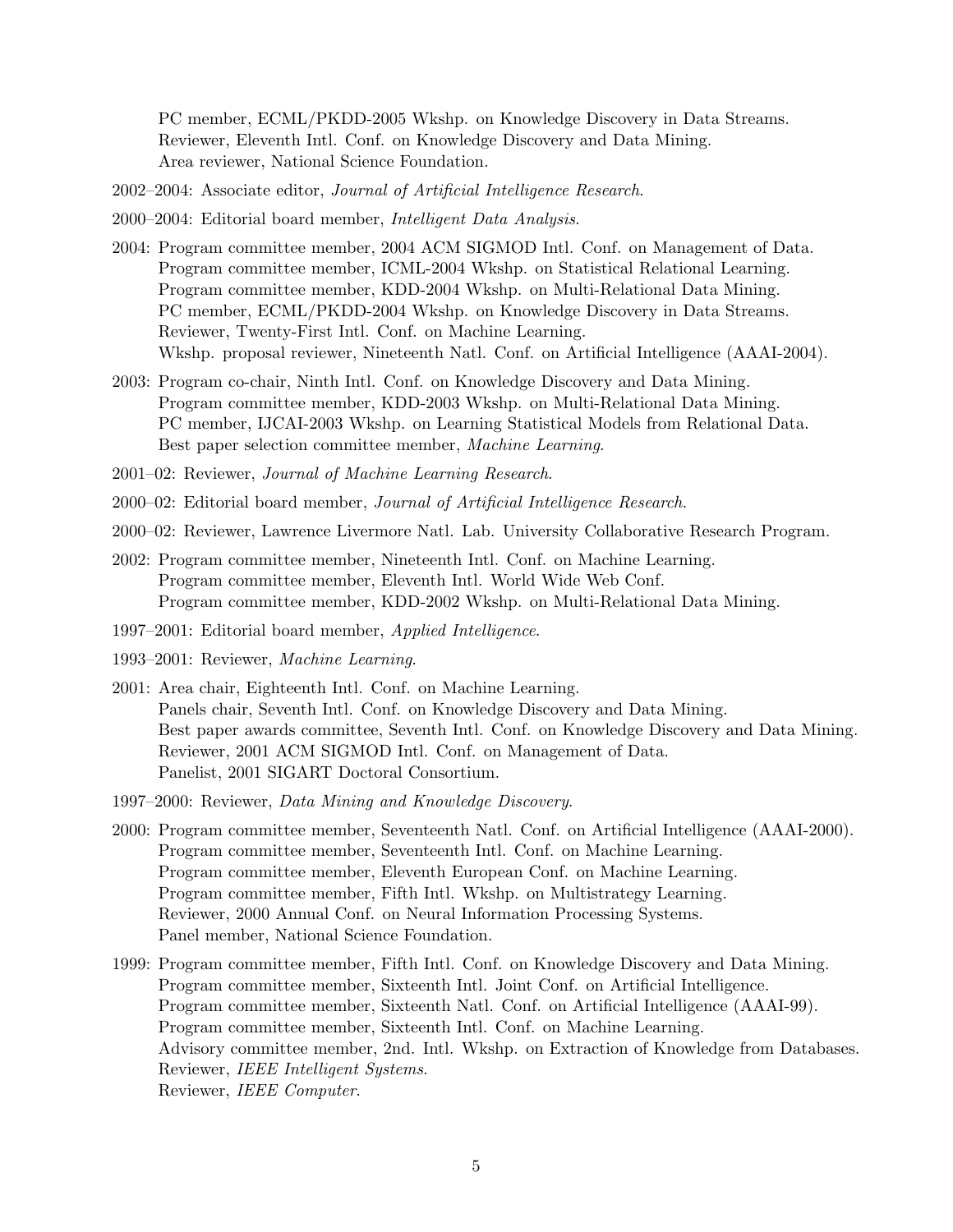1997–99: Reviewer, Journal of Artificial Intelligence Research.

- 1998: Program committee member, Fourth Intl. Conf. on Knowledge Discovery and Data Mining. Program committee member, Fifteenth Natl. Conf. on Artificial Intelligence (AAAI-98). Program committee member, Fifteenth Intl. Conf. on Machine Learning. Reviewer, Twentieth Annual Meeting of the Cognitive Science Society. Reviewer, Intelligent Data Analysis.
- 1997: Program committee member, Fourteenth Natl. Conf. on Artificial Intelligence (AAAI-97). Reviewer, Fifteenth Intl. Joint Conf. on Artificial Intelligence.
- 1996: Program committee member, ICML-96 Wkshp. on Learning in Context-Sensitive Domains.
- 1995: Reviewer, Artificial Intelligence Review.
- 1990: Co-founder of the Computer Division of the IST Student Union.

#### PROFESSIONAL MEMBERSHIPS

Association for Computing Machinery. ACM Special Interest Group on Artificial Intelligence. ACM Special Interest Group on Knowledge Discovery and Data Mining. ACM Special Interest Group on Management of Data. Association for the Advancement of Artificial Intelligence. Institute of Electrical and Electronics Engineers. IEEE Computer Society. International Machine Learning Society. Association for Computational Linguistics. Cognitive Science Society. American Association for the Advancement of Science. New York Academy of Sciences. American Association of University Professors. Portuguese Association for Artificial Intelligence. Portuguese Association for Pattern Recognition. Portuguese Informatics Association. Portuguese Engineering Society.

## GRANTS AND OTHER FUNDING

2018: Vector Space Logic: A Unified Representation for Neural and Symbolic Knowledge, Office of Naval Research, \$1,200,000 (PI; with Hannaneh Hajishirzi).

2016-18: Nvidia gifts, \$300,000 (with Ali Farhadi and Dieter Fox).

2013: Multiscale Learning for Integrated Scene Understanding, Office of Naval Research, \$2,420,000 (PI; with Ali Farhadi, Dieter Fox, Carlos Guestrin and Ben Taskar).

2012: Composing Information Extraction, Semantic Parsing and Tractable Inference for Deep NLP, Defense Advanced Research Projects Agency, \$4,450,000 (with Oren Etzioni, Mausam, Daniel Weld and Luke Zettlemoyer).

2012: Knowledge-Rich Machine Learning, Office of Naval Research, \$380,000.

2012: Scaling Up Open-Domain Semantic Parsing, Defense Advanced Research Projects Agency, \$250,000 (with Luke Zettlemoyer).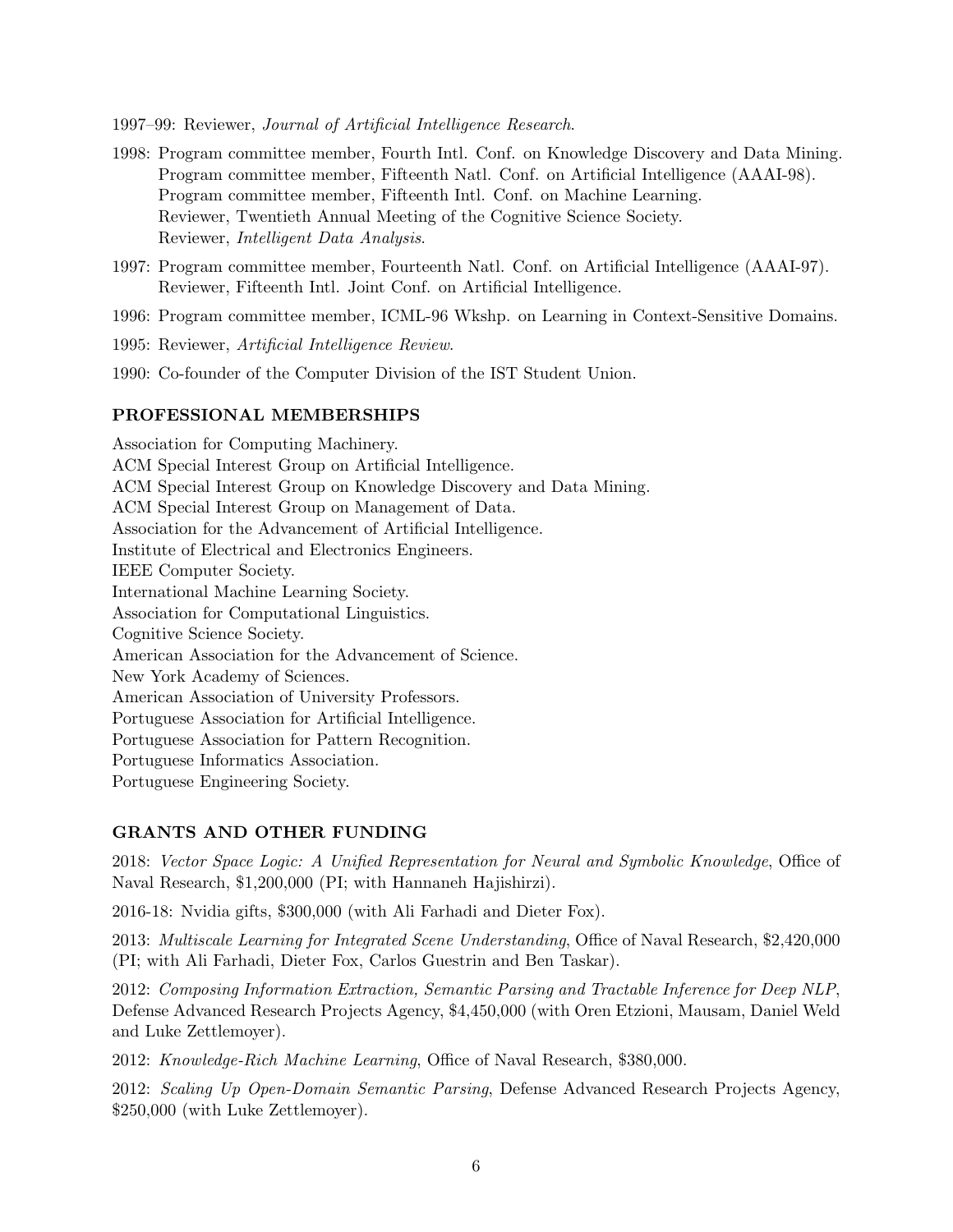2011-14: Yahoo! Inc. gifts, \$25,000.

2009: FAUST: Flexible Acquisition and Understanding System for Text, Defense Advanced Research Projects Agency, \$250,000.

2008: A Unified Approach to Abductive Inference, Multidisciplinary University Research Initiative, Army Research Office,  $$6,250,000$  (of which \$3,750,000 for subawards to other institutions).

2008: Reading the Web: Utilizing Markov Logic in Open Information Extraction, National Science Foundation, \$900,000 (with Oren Etzioni).

2008: Algorithms for Collective Knowledge Acquisition, Office of Naval Research, \$330,000.

2008: Ontology Evolution with Markov Logic, Defense Advanced Research Projects Agency, \$200,000.

2007: PLATO: Phased Learning through Analyzing Teaching and Observation, Defense Advanced Research Projects Agency, \$520,000.

2007: DIESEL: Data Integration and Exploitation System that Learns, Defense Advanced Research Projects Agency, \$500,000.

2006: Eastman Kodak Company gift, \$20,000.

2005: Transfer Learning in Integrated Cognitive Systems, Defense Advanced Research Projects Agency, \$790,000.

2005: CALO: Cognitive Assistant that Learns and Organizes, Defense Advanced Research Projects Agency, \$360,000.

2005: Möbius: Learning by Reading with Markov Logic, Defense Advanced Research Projects Agency, \$90,000.

2005: Learning from Interdependent Examples, National Science Foundation, \$300,000.

2005: An Approach to Large-Scale Knowledge Acquisition, Office of Naval Research, \$320,000.

2004: Adversarial Classification, Google, Inc., \$80,000.

2004: Beowulf Cluster Supercomputing for Artificial Intelligence, Data Mining, and Database Research, Defense University Research Instrumentation Program, \$140,000 (with other UW AI faculty).

2003: Sloan Research Fellowship, \$40,000.

2002: Learning and Inference in Collective Knowledge Bases, Office of Naval Research, \$300,000.

2000: Ubiquitous, Large-Scale Machine Learning, NSF CAREER Award, \$310,000.

2000: Ford Motor Co. gift, \$170,000.

2000: IBM Faculty Partnership Award, \$40,000.

1998: Algorithms for Data Mining, Portuguese Science Foundation, PTE 3,500,000.

#### STUDENTS

Ph.D. supervisor (current) William Agnew Octavian Murad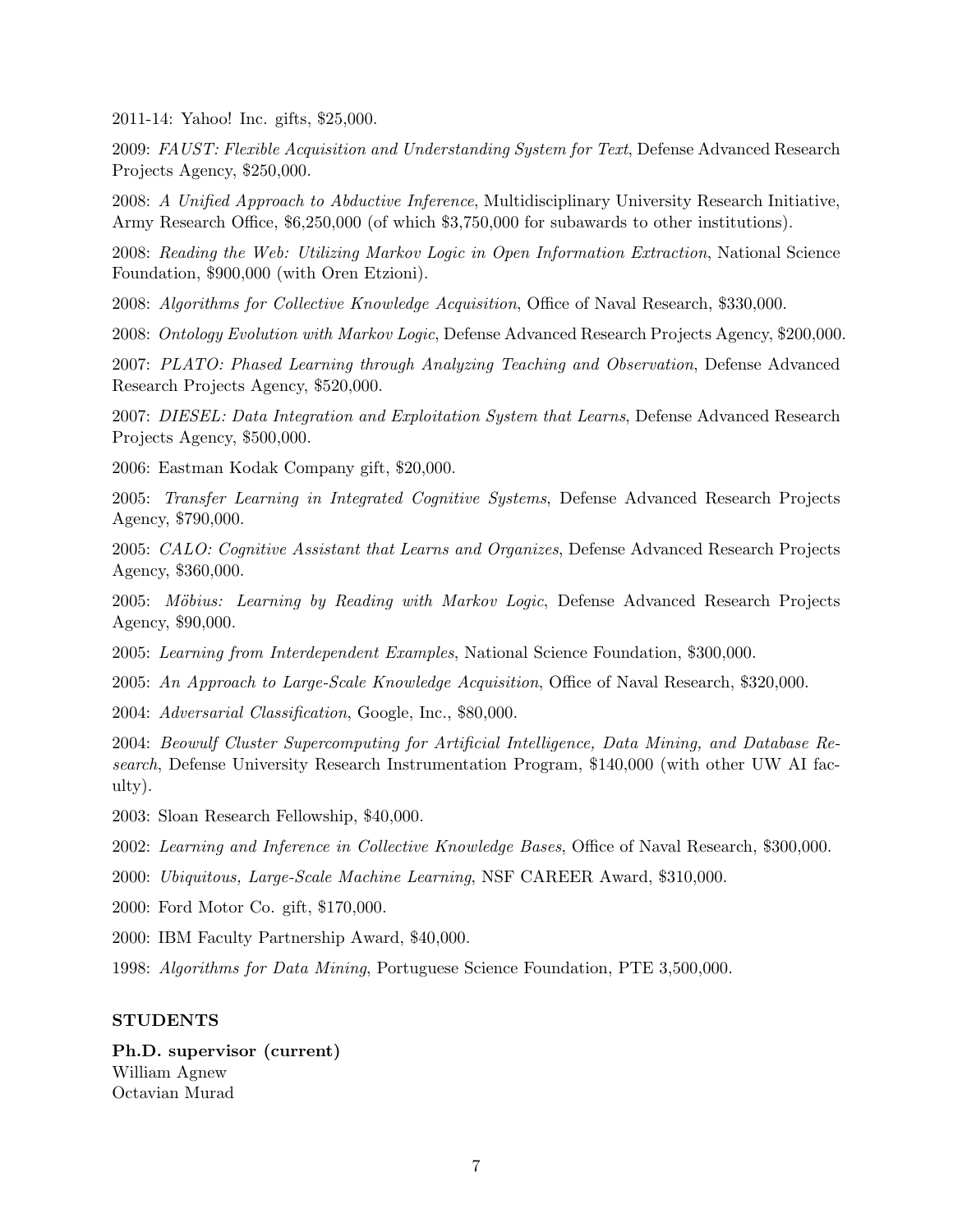#### Ph.D. supervisor or co-supervisor (graduated)

Corin Anderson (with Daniel Weld), software engineer, Google, Inc. Dissertation: Personalizing Web Sites with Machine Learning and Data Mining (2002).

AnHai Doan (with Alon Halevy), associate professor, University of Wisconsin, Madison. Dissertation: Learning to Map between Structured Representations of Data (2002).

Abram Friesen, research scientist, DeepMind. Dissertation: The Sum-Product Theorem and its Applications (2017).

Robert Gens, research scientist, Google, Inc. Dissertation: Learning Robust Tractable Models for Vision (2016).

Geoff Hulten, principal applied research manager, Microsoft Corp. Dissertation: Mining Massive Data Streams (2005).

Stanley Kok, assistant professor, Singapore University of Technology and Design. Dissertation: Structure Learning in Markov Logic Networks (2010).

Tessa Lau (with Daniel Weld), research staff member, IBM Almaden Research Center. Dissertation: Programming by Demonstration: A Machine Learning Approach (2001).

Daniel Lowd, assistant professor, University of Oregon. Dissertation: *Efficient Learning and Inference in Rich Statistical Representations* (2010).

Aniruddh Nath, software engineer, Google, Inc. Dissertation: Learning and Exploiting Relational Structure for Efficient Inference (2015).

Hoifung Poon, researcher, Microsoft Research. Dissertation: Markov Logic for Machine Reading (2011).

Matt Richardson, researcher, Microsoft Research. Dissertation: Learning and Inference in Collective Knowledge Bases (2004).

Parag Singla, assistant professor, Indian Institute of Technology, Delhi. Dissertation: Markov Logic: Theory, Algorithms and Applications (2009).

## Post-doctoral supervisor

Jesse Davis (2007-10) Vibhav Gogate (2009-11) Xu Miao (2011-12) Mathias Niepert (2013-15)

#### INVITED TALKS

- 2022: Building the Future (online).
- 2021: Simons Institute for the Theory of Computing (online). University of Waterloo (online). ACM San Francisco Bay Area Chapter (online). Philosophical Society of Washington (online). IEEE International Conference on Data Science and Advanced Analytics (online). IEEE International Requirements Engineering Conference (online). IEEE Computational Intelligence Society DC Section (online).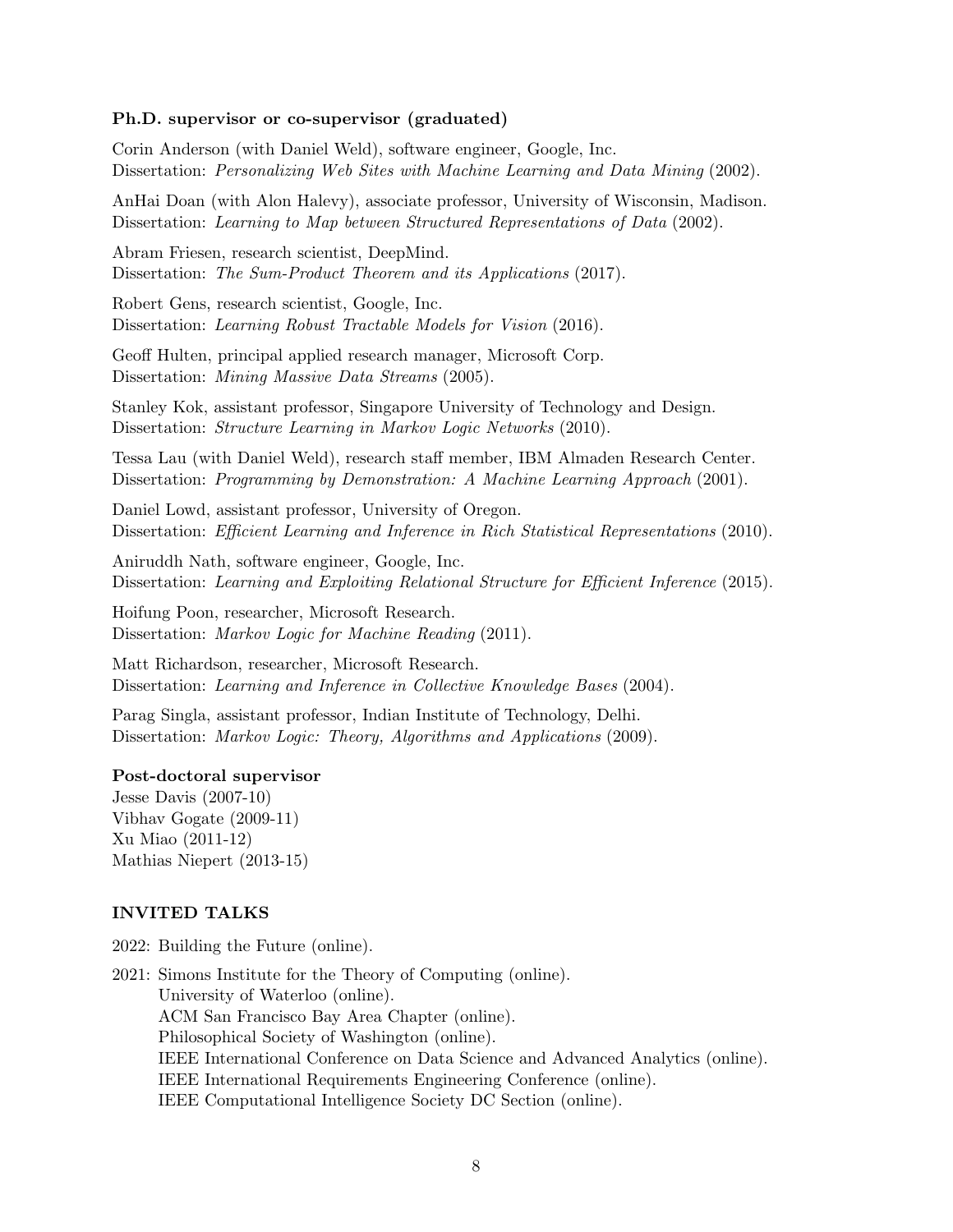- IEEE Computer Society Silicon Valley Chapter (online). 2020: Artificial General Intelligence Summit (San Francisco, CA). Information-Based Induction Sciences (online). Big Things Conference (online). IBM (online). 2019: International Joint Conference on Artificial Intelligence (Macau). Institute for Advanced Study (Princeton, NJ). Milken Institute Global Conference (Los Angeles, CA). Conference on Machine Learning and the Market for Intelligence (Toronto, Canada). C<sub>2</sub> Conference (Montréal, Canada). Pioneer Works (New York, NY). Data Driven NYC (New York, NY). New York University (New York, NY). 2018: ACM SIGMOD International Conference on Management of Data (Houston, TX). Aspen Institute Conference on Artificial Intelligence (Berlin, Germany). The Economist Innovation Summit (Chicago, IL). University of California, Irvine. Science on the Hill (Washington, DC). Rubin Museum (New York, NY). Beaumont Health Retreat (Southfield, MI). StarHub Speaker Series (Singapore). Splunk Executive Summit (Orlando, FL). Santa Fe Institute Risk Meeting (New York, NY). Money 20/20 (Las Vegas, NV). Siebel Scholars Conference (Palo Alto, CA). NeurIPS-2018 Workshop on Relational Representation Learning (Montréal, Canada). 2017: University of California, Berkeley. Georgia Institute of Technology (Atlanta, GA). AI for Good Global Summit (Geneva, Switzerland). Milken Institute Global Conference (Los Angeles, CA). NABE Tech Economics Conference (Seattle, WA). SIGCSE Technical Symposium (Seattle, WA).
	- EmTech Digital (San Francisco, CA).
	- Army Science Planning and Strategy Meeting (Adelphi, MD).
	- Global Information Exchange (Bellevue, WA).
	- CLSA Investors' Forum (Hong Kong).
	- Smart Cloud Show (Seoul, South Korea).
	- Deloitte Digital Conference (New York, NY).
	- Cisco CIO Exchange (La Jolla, CA).
	- Naspers Product and Technology Summit (Budapest, Hungary).
	- Healthcare Institute (Chicago, CA).
	- Warburg Pincus (Laguna Niguel, CA).
- 2016: SIAM International Conference on Data Mining (Miami, FL). Thirty-First ACM-IEEE Symposium on Logic in Computer Science (New York, NY). OECD Forum (Paris, France). World Knowledge Forum (Seoul, South Korea).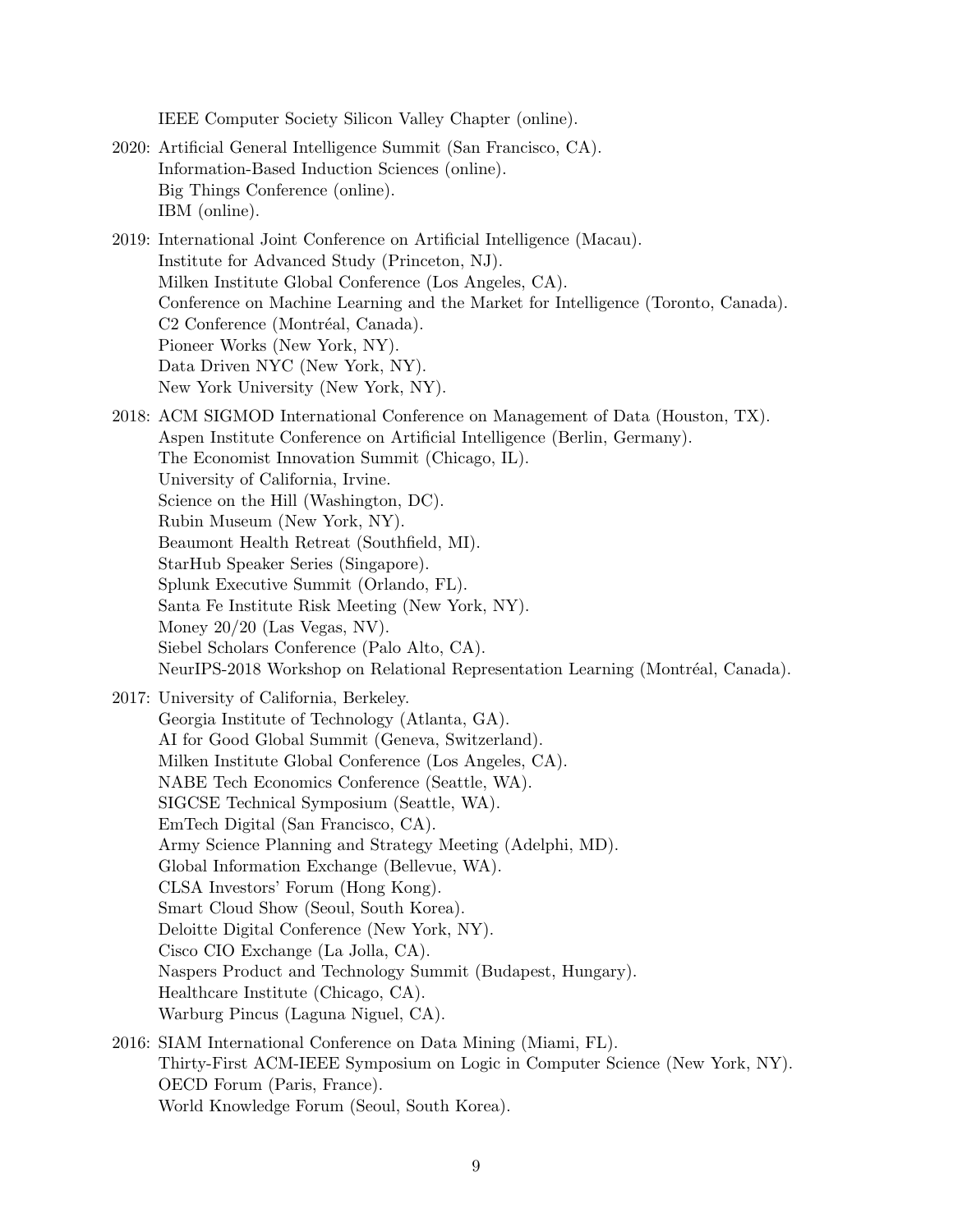Stanford University (Stanford, CA). University of California, Berkeley. Massachusetts Institute of Technology (Cambridge, MA). Vanderbilt University (Nashville, TN). Instituto Superior Técnico (Lisbon, Portugal). Porto Business School (Porto, Portugal). White House Workshop on Artificial Intelligence: Law and Policy (Seattle, WA). Open Data Science Conference (Santa Clara, CA). Data Science Summit (San Francisco, CA). Predictive Analytics World (San Francisco, CA). Young Presidents' Organization (Vancouver, Canada). Credit Suisse Thought Leader Forum (Tarrytown, NY). Santa Fe Institute/Morgan Stanley Annual Risk Meeting (New York, NY). Intel Machine Learning Summit (Hillsboro, OR). Intel Analytics Summit (San Francisco, CA). Wells Fargo Analytics Conference (San Francisco, CA). Technology Executive's Peer Group (Seattle, WA). WORKTECH16 (New York, NY). TEDxLA (Los Angeles, CA). TEDxUofW (Seattle, WA). Technology Executive's Peer Group (Seattle, WA). Madrona ML/AI Summit (Seattle, WA). Amazon (Seattle, WA). Bloomberg Beta (San Francisco, CA). Microsoft (Bellevue, WA). Uber (Seattle, WA). Vicarious (Union City, CA). Sonae (Porto, Portugal). Annual Meeting of the World Portuguese Network (Cascais, Portugal). AI with the Best (online). 2015: European Conference on Machine Learning and Principles and Practice of Knowledge Discovery in Databases (Porto, Portugal). Simon Fraser University (Vancouver, Canada). University of Texas at Dallas. New York Academy of Sciences. University of Pittsburgh (Pittsburgh, PA). Smart Data Conference (San Jose, CA). MLconf (Atlanta, GA). SAS Analytics Conference (Las Vegas, NV). NIPS-2015 Workshop on Cognitive Computation (Montréal, Canada). DoD Workshop on Future Directions of Visual Common Sense and Reasoning (Arlington, VA). NSF Workshop on Learning Perception and Control (Arlington, VA). SIGKDD Seattle Chapter (Seattle, WA). Microsoft Research (Redmond, WA). Amazon (Seattle, WA). Facebook (Seattle, WA). Google (Mountain View, CA).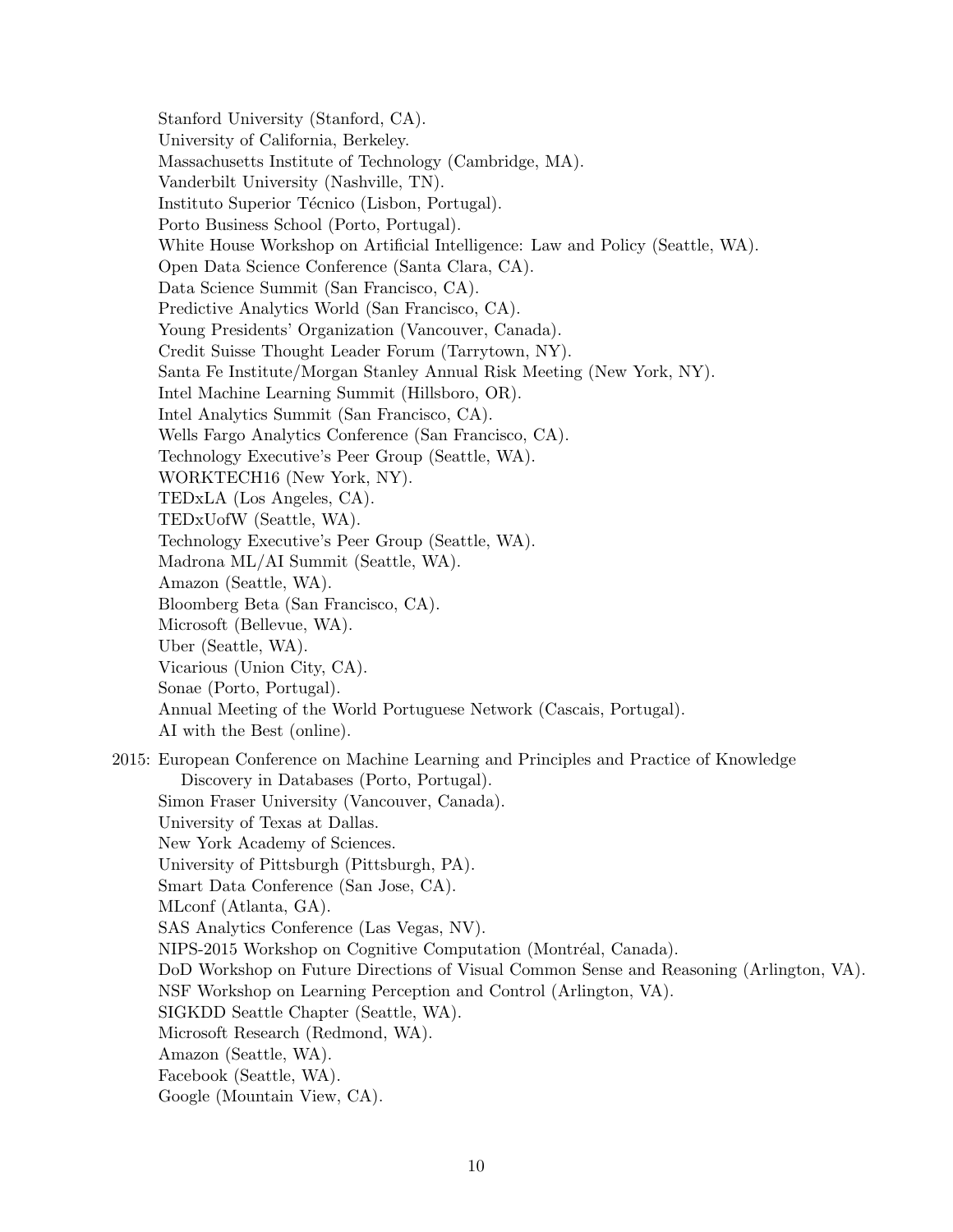Noblis (Falls Church, VA). Seattle Town Hall (Seattle, CA). Commonwealth Club (San Francisco, CA). Conference on Machine Learning and the Market for Intelligence (Toronto, Canada). ACM Learning Webinar. Boeing Data Analytics Community of Excellence (online). Momentous: Virtual Summit on Programmatic Marketing (online). United Nations System ICT Network (online). 2014: Twentieth ACM SIGKDD International Conference on Knowledge Discovery and Data Mining (New York, NY). Thirtieth Conference on Uncertainty in Artificial Intelligence (Québec City, Canada; invited tutorial, with Daniel Lowd). Second International Conference on Learning Representations (Banff, Canada). First IKDD Conference on Data Sciences (Delhi, India). Twenty-Fifth Machine Learning Summer School (Beijing, China). NIPS-2014 Workshop on Learning Semantics (Montréal, Canada). NIPS-2014 Workshop on Human-Propelled Machine Learning (Montréal, Canada). Duke University (Durham, NC). Allen Institute for Artificial Intelligence (Seattle, WA). Microsoft Research (Redmond, WA). Google (Mountain View, CA).

2013: Twenty-Seventh AAAI Conference on Artificial Intelligence (Bellevue, WA; invited tutorial, with Kristian Kersting).

Twelfth International Conference on Machine Learning and Applications (Miami Beach, FL). Eighth Workshop on Graph-Based Methods for Natural Language Processing (Seattle, WA). University of Florida, Gainesville.

Microsoft Research (Cambridge, MA).

2012: Massachusetts Institute of Technology (Cambridge, MA). Harvard University (Cambridge, MA). Twenty-First Machine Learning Summer School (Kyoto, Japan; invited tutorial). ICML-2012 Workshop on Interactions between Inference and Learning (Edinburgh, UK). 2012 Spring Workshop on Mining and Learning (Bad Neuenahr, Germany). UW/MSR Joint Machine Learning Workshop (Redmond, WA). University of Rochester (Rochester, NY).

2011: Twenty-Seventh Conference on Uncertainty in Artificial Intelligence (Barcelona, Spain; invited tutorial, with Kristian Kersting).

Tenth International Conference on Machine Learning and Applications (Honolulu, HI; invited tutorial).

Second International Workshop on Stochastic Image Grammars (Barcelona, Spain).

ICML-2011 Workshop on Learning Architectures, Representations, and Optimization for Speech and Visual Information Processing (Bellevue, WA).

Department of Defense Workshop on Future Directions in Mathematics (Los Angeles, CA). Summer School on Probabilistic Models of Cognition (Los Angeles, CA).

University of Texas, Austin.

University of Memphis (Memphis, TN).

Swiss Federal Institute of Technology (ETH; Zurich, Switzerland).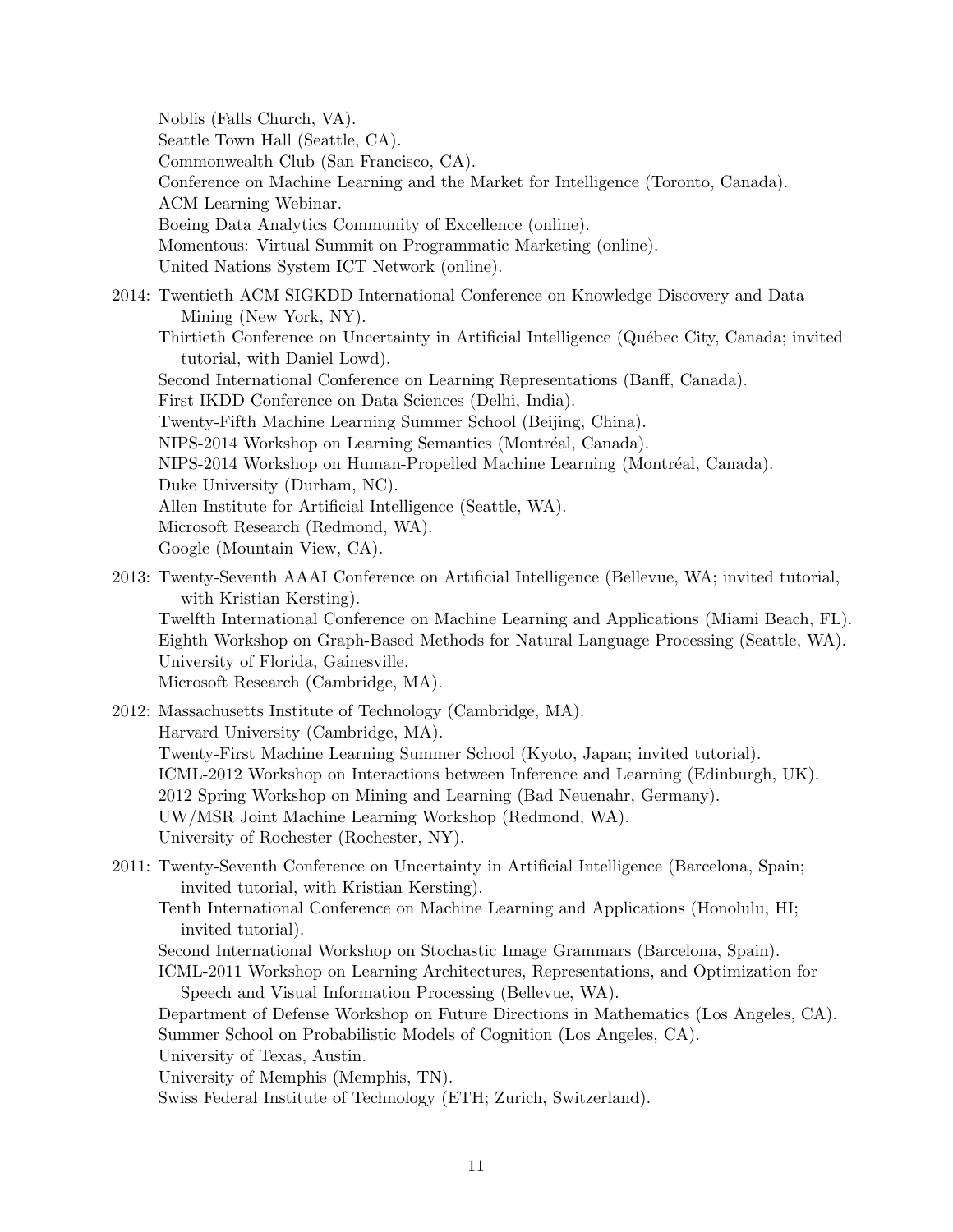Google Faculty Summit (Zurich, Switzerland).

2010: Georgia Institute of Technology (Atlanta, GA). IBM Thomas J. Watson Research Center (Yorktown Heights, NY). Twenty-Fifth Snowbird Learning Workshop (Snowbird, UT). Sixth International Workshop on Neural-Symbolic Learning and Reasoning (Atlanta, GA). Los Alamos National Laboratory (Los Alamos, NM). Seattle Robotics Society (Renton, WA). 2009: University of Edinburgh (Scotland). Johns Hopkins University (Baltimore, MD). Xerox Palo Alto Research Center (Palo Alto, CA). MITACS 2009 Annual Conference (Fredericton, Canada). Re: Learning Conference (Washington, DC). Workshop on Information in Networks (New York University). NIPS-2009 Workshop on Approximate Learning of Large-Scale Graphical Models: Theory and Applications (Whistler, Canada). ONR Machine Reasoning Workshop (Los Angeles, CA). CALO 2009 Annual Meeting (SRI International, Menlo Park, CA). 2008: Carnegie Mellon University (Pittsburgh, PA). Cornell University (Ithaca, NY). University of Granada (Spain). Defense Advanced Research Projects Agency (Arlington, VA). Twenty-Fourth International Conference on Logic Programming (Udine, Italy). Seventeenth ACM Conf. on Information and Knowledge Management (Napa Valley, CA). Twelfth International Workshop on Structural and Syntactic Pattern Recognition and Seventh International Workshop on Statistical Techniques in Pattern Recognition (joint invited talk; Orlando, FL). ICML-2008 Workshop on Prior Knowledge for Text and Language (Helsinki, Finland). NIPS-2008 Workshop on Speech and Language: Learning-based Methods and Systems (Whistler, Canada). NIPS-2008 Workshop on Beyond Search: Computational Intelligence for the Web (Whistler, Canada). ONR Workshop on Research Directions in Information Integration (Monterey, CA). 2007: University of Illinois, Urbana-Champaign. Massachusetts Institute of Technology (Cambridge, MA). Tufts University (Medford, MA). University of Alberta (Edmonton, Canada). Nineteenth Annual NAS Kavli Frontiers of Science Symposium (Irvine, CA). Pacific Northwest National Laboratory (Richland, WA). Dagstuhl Seminar on Probabilistic, Logical and Relational Learning – A Further Synthesis (Schloss Dagstuhl, Germany). DIMACS Workshop on Recent Advances in Mathematics and Information Sciences for Analysis and Understanding of Massive and Diverse Sources of Data (Piscataway, NJ). ARO Workshop on Abductive Reasoning (Adelphi, MD). KDD-2007 Workshop on Knowledge Discovery from Sensor Data (San Jose, CA). Third Workshop on Combining Probability and Logic (Canterbury, UK). Nineteenth Belgian-Dutch Conference on Artificial Intelligence (Utrecht, Netherlands).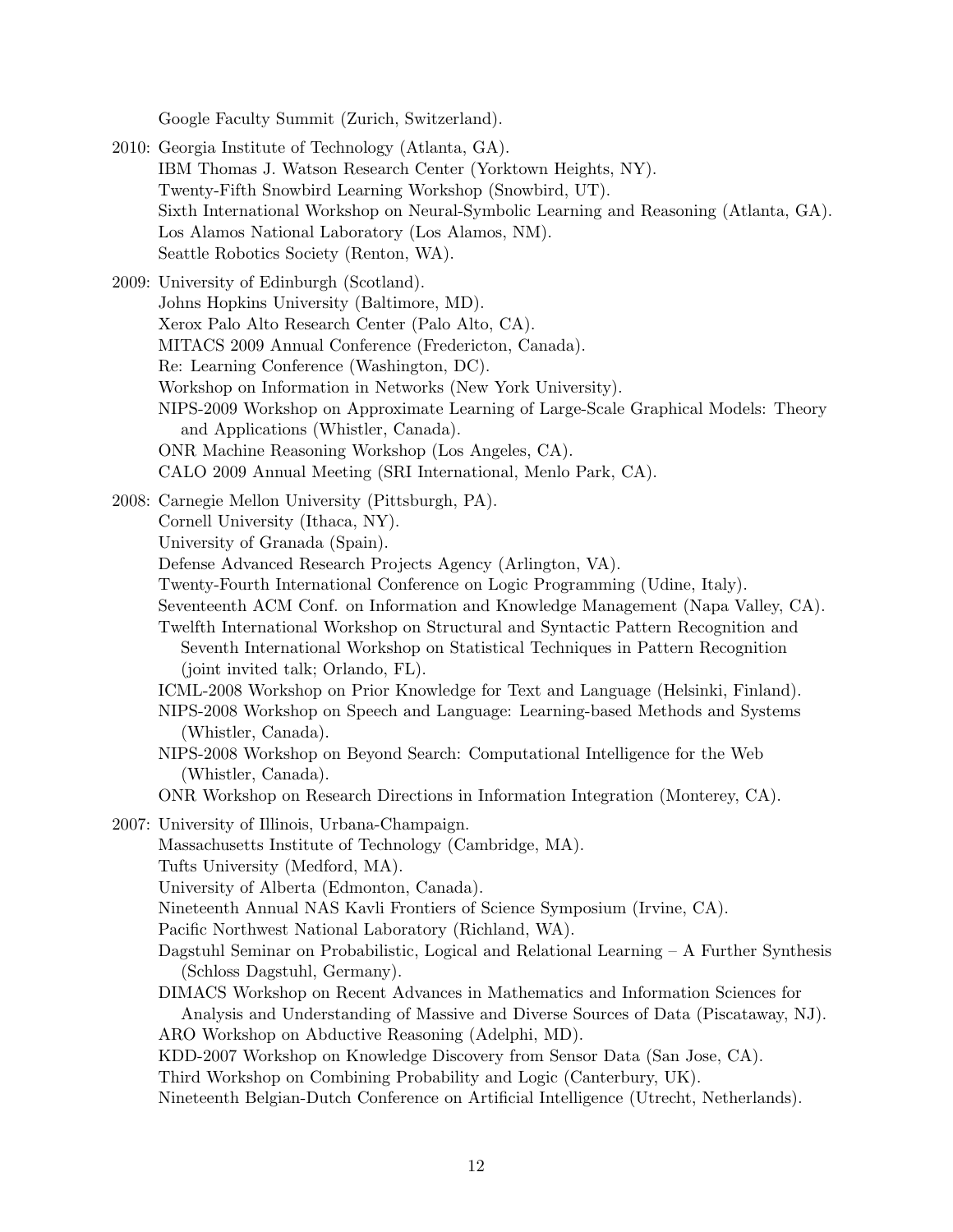2006: Twenty-First National Conference on Artificial Intelligence (AAAI-2006) (Boston, MA). Ninth Pacific Rim International Conference on Artificial Intelligence (Guilin, China). IBERAMIA/SBIA/SBRN International Joint Conference 2006 (Ribeir˜ao Preto, Brazil). Fifteenth International Conference on Knowledge Engineering and Knowledge Management (Podebrady, Czech Republic).

Fifth Mexican International Conference on Artificial Intelligence (Apizaco, Mexico).

Thirty-Eighth Symposium on the Interface of Statistics, Computing Science, and Applications (Pasadena, CA).

- Workshop on Search and Diffusion on Networks (Ithaca, NY).
- Brigham Young University (Provo, UT).
- Hong Kong University of Science and Technology.
- Federal University of Rio de Janeiro (Brazil).
- University of California, Irvine.
- Hewlett-Packard Laboratories (Palo Alto, CA).
- IBM Almaden Research Center (San Jose, CA).
- Yahoo! Research (Santa Clara, CA).
- 2005: Stanford University (Stanford, CA).
	- University of Wisconsin, Madison.
	- Google (Mountain View, CA).
	- Ricoh California Research Center (Menlo Park, CA).
	- AAAI-2005 Workshop on Human-Comprehensible Machine Learning (Pittsburgh, PA).
	- Dagstuhl Seminar on Probabilistic, Logical and Relational Learning Towards a Synthesis (Schloss Dagstuhl, Germany).
- 2004: Fifteenth International Conference on Algorithmic Learning Theory and Seventh International Conference on Discovery Science (joint invited talk; Padova, Italy).

Fifteenth European Conference on Machine Learning and Eighth European Conference on Principles and Practice of Knowledge Discovery in Databases (joint inv. talk; Pisa, Italy). ECML/PKDD-2003 Workshop on Knowledge Discovery in Data Streams (Pisa, Italy). Fourteenth International Conference on Inductive Logic Programming (Porto, Portugal). Ninth Conference of the International Federation of Classification Societies (Chicago, IL). NIPS-2004 Wkshp. on Calibration and Probabilistic Prediction (Whistler, Canada). New York University.

Cornell University (Ithaca, NY).

IBM Thomas J. Watson Research Center (Yorktown Heights and Hawthorne, NY). Workshop on Web Structure and Algorithms (Carnegie Mellon University, Pittsburgh, PA). Amazon (Seattle, WA).

USC Information Sciences Institute (Marina del Rey, CA).

- 2003: University of Illinois, Urbana-Champaign. International Workshop on Data Mining and Adaptive Modelling Methods for Economics and Management (Porto, Portugal). Eleventh Portuguese Conference on Artificial Intelligence (Beja, Portugal).
- 2002: Natl. Academies Wkshp. on Statistical Analysis of Massive Data Streams (Wash., DC). Carnegie Mellon University (Pittsburgh, PA). University of Texas, Austin. University of Michigan, Ann Arbor. Boeing Phantom Works (Bellevue, WA).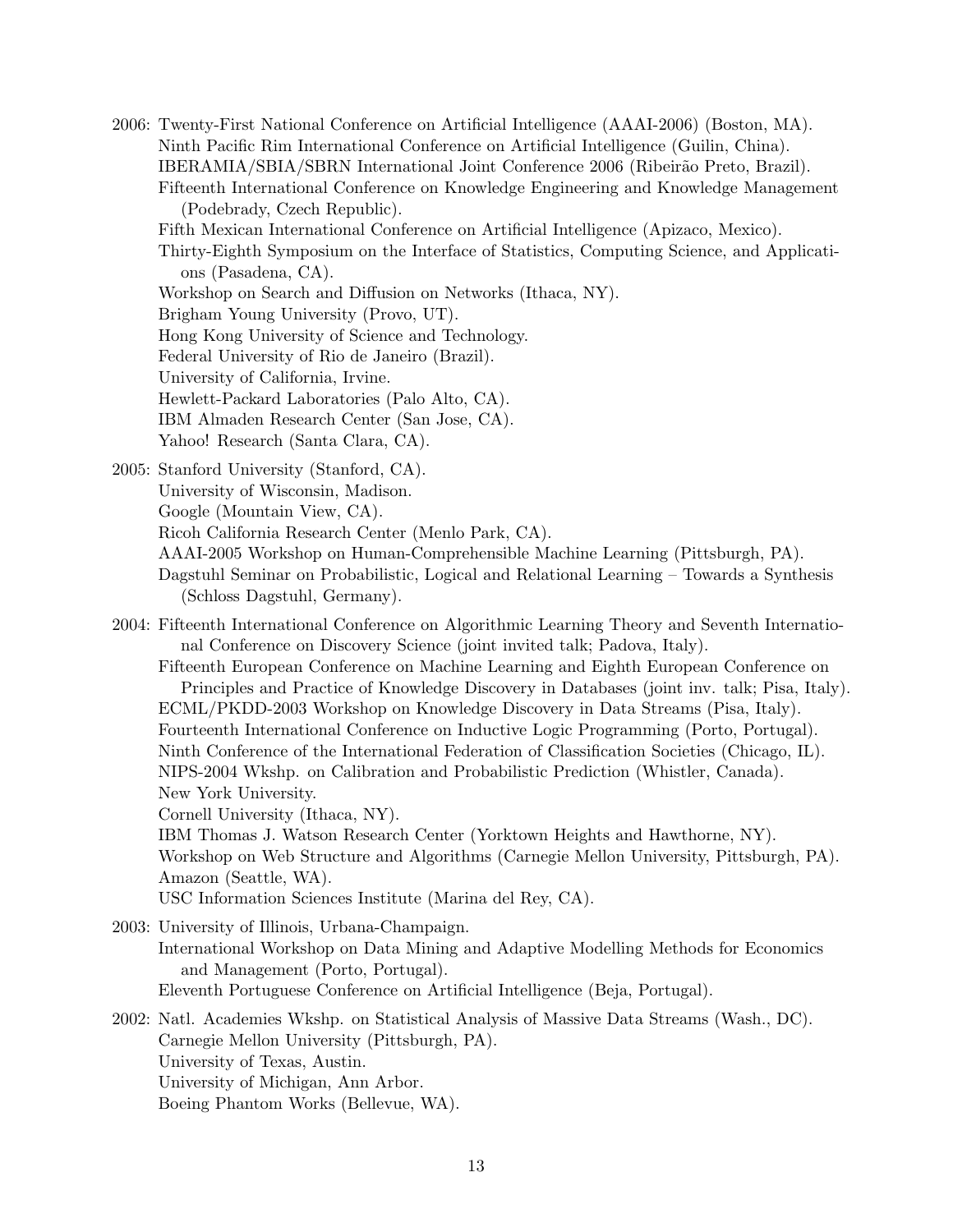Thirty-Fourth Symposium on the Interface of Comp. Sci. and Statistics (Montréal, Canada). University of California, Irvine.

- 2001: NIPS-2001 Workshop on Foundations of Occam's Razor and Parsimony in Learning (Whistler, Canada). Oregon State University (Corvallis, OR). DIMACS Summer School Tutorial on New Frontiers in Data Mining (Piscataway, NJ). Microsoft Research (Redmond, WA).
- 2000: IBM Thomas J. Watson Research Center (Yorktown Heights and Hawthorne, NY). Eleventh European Conference on Machine Learning (Barcelona, Spain). ICML-2000 Workshop on Cost-Sensitive Learning (Stanford, CA). ICML-2000 Workshop on What Works Well Where (Stanford, CA). Fifth International Workshop on Multistrategy Learning (Guimarães, Portugal). Hewlett-Packard Laboratories (Palo Alto, CA). University of Porto (Portugal).
- 1999: IJCAI-99 Workshop on Support Vector Machines (Stockholm, Sweden). Thirty-First Symposium on the Interface of Comp. Sci. and Statistics (Schaumburg, IL).
- 1998: NIPS-98 Workshop on Turnkey Algorithms for Improving Generalizers (Breckenridge, CO). Intl. Summer School on Knowledge Discovery and Data Mining (Caminha, Portugal). Fourth International Workshop on Multistrategy Learning (Desenzano del Garda, Italy). Microsoft Research (Redmond, WA). University of California, Irvine.
- 1997: Intl. Wkshp. on Stochastic Model Building & Var. Selection (Duke Univ., Durham, NC). George Mason University (Fairfax, VA). AT&T Laboratories (Murray Hill, NJ).
- 1996: University of California, San Diego. Daimler-Benz Research Center (Ulm, Germany).
- 1995: University of Porto (Portugal). Naval Research Laboratory (Washington, DC).

# SOFTWARE RELEASED

RDIS: A nonconvex optimizer based on recursive decomposition https://github.com/afriesen/rdis

SPN: Algorithms for learning sum-product networks http://spn.cs.washington.edu

Alchemy: Algorithms for statistical relational AI http://alchemy.cs.washington.edu

VFML: A toolkit for mining massive data sources http://www.cs.washington.edu/dm/vfml/

NBE: A Bayesian learner with very fast inference http://www.cs.washington.edu/ai/nbe

BVD: A bias-variance decomposition for zero-one loss http://www.cs.washington.edu/homes/pedrod/bvd.c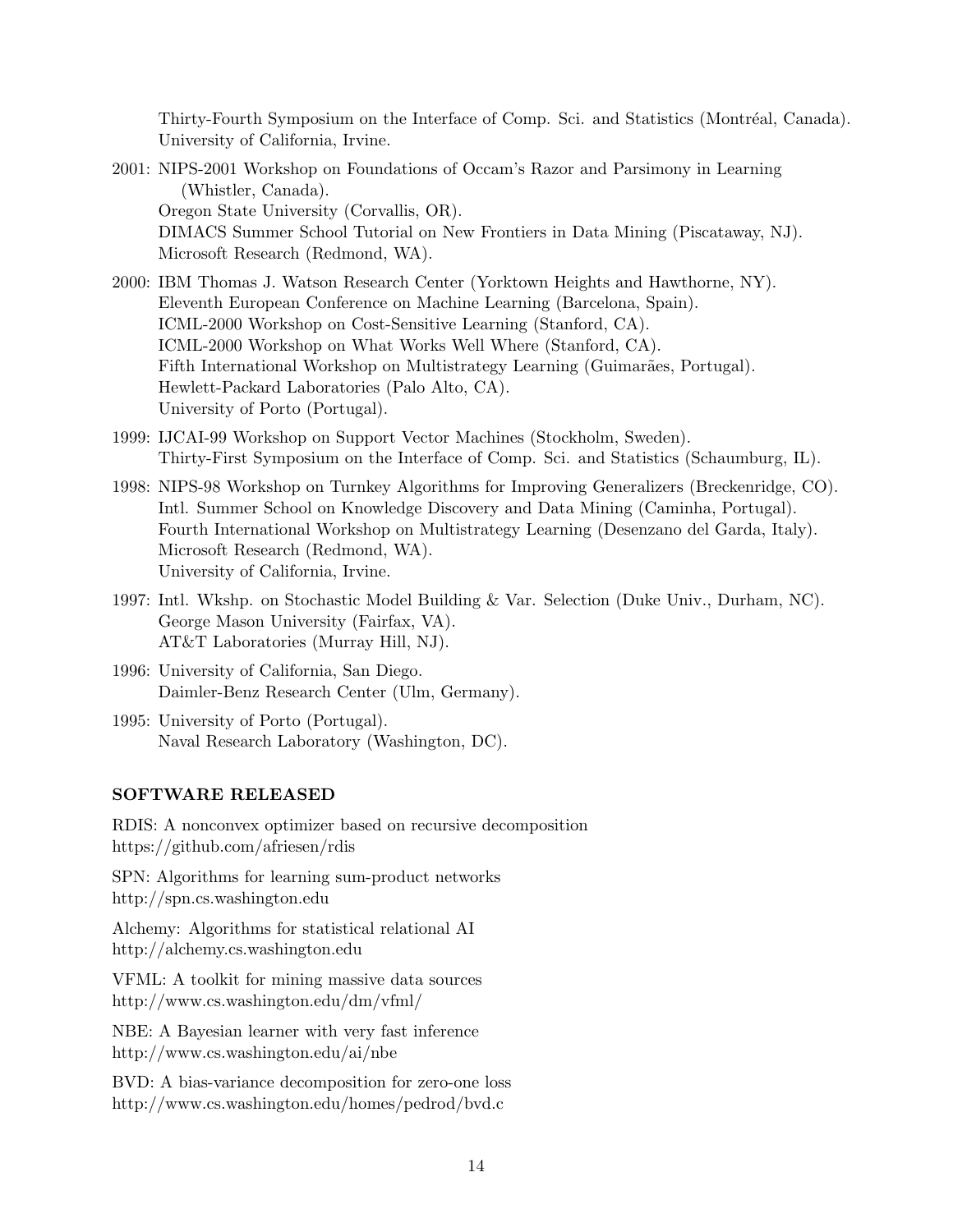RISE: A unified rule- and instance-based learner http://www.cs.washington.edu/homes/pedrod/rise.c

## BOOKS

- 1. P. Domingos, The Master Algorithm: How the Quest for the Ultimate Learning Machine Will Remake Our World, Basic Books, 2015.
- 2. P. Domingos and D. Lowd, Markov Logic: An Interface Layer for Artificial Intelligence, Morgan & Claypool, 2009.
- 3. P. Domingos, C. Faloutsos, T. Senator, H. Kargupta and L. Getoor (editors), Proceedings of the Ninth ACM SIGKDD International Conference on Knowledge Discovery and Data Mining, ACM Press, 2003.

## BOOK CHAPTERS

- 1. P. Domingos, "What's Missing in AI: The Interface Layer," in Artificial Intelligence: The First Hundred Years, edited by P. Cohen, AAAI Press. To appear.
- 2. G. Hulten and P. Domingos, "Mining Decision Trees from Streams," in *Data Stream Man*agement: Processing High-Speed Data Streams, edited by M. Garofalakis, J. Gehrke and R. Rastogi, Springer, 2016.
- 3. P. Domingos, D. Lowd, S. Kok, H. Poon, M. Richardson and P. Singla, "Markov Logic: A Language and Algorithms for Link Mining," in Link Mining: Models, Algorithms and Applications, edited by P. Yu, C. Faloutsos and J. Han, Springer, 2010.
- 4. P. Domingos and G. Hulten, "A General Framework for Mining Massive Data Streams," in Knowledge Discovery from Sensor Data, edited by A. Ganguly, J. Gama, O. Omitaomu, M. Gaber and R. Vatsavai, CRC Press, 2009.
- 5. P. Domingos, D. Lowd, S. Kok, H. Poon, M. Richardson and P. Singla, "Just Add Weights: Markov Logic for the Semantic Web," in Uncertainty Reasoning for the Semantic Web I, edited by P. Costa, C. d'Amato, N. Fanizzi, K. B. Laskey, K. J. Laskey, T. Lukasiewicz, M. Nickles and M. Pool, Springer, 2008.
- 6. P. Domingos, S. Kok, D. Lowd, H. Poon, M. Richardson and P. Singla, "Markov Logic," in Probabilistic Inductive Logic Programming (pp. 92-117), edited by L. De Raedt, P. Frasconi, K. Kersting and S. Muggleton, Springer, 2008.
- 7. P. Domingos and M. Richardson: "Markov Logic: A Unifying Framework for Statistical Relational Learning," in Introduction to Statistical Relational Learning (pp. 339-371), edited by L. Getoor and B. Taskar, MIT Press, 2007.
- 8. M. Richardson and P. Domingos, "Combining Link and Content Information in Web Search," in Web Dynamics (pp. 179-193), edited by M. Levene and A. Poulovassilis, Springer, 2004.
- 9. A. Doan, J. Madhavan, P. Domingos and A. Halevy, "Ontology Matching: A Machine Learning Approach," in Handbook on Ontologies in Information Systems (pp. 385-403), edited by S. Staab and R. Studer, Springer, 2004.
- 10. P. Domingos, "Machine Learning," in Handbook of Data Mining and Knowledge Discovery  $(pp. 660-670)$ , edited by W. Klösgen and J. Zytkow, Oxford University Press, 2002.
- 11. P. Domingos, "'Context-Sensitive Feature Selection for Lazy Learners," in Encyclopedia of Microcomputers (pp. 51-72), edited by A. Kent and J. Williams, Marcel Dekker, 2001.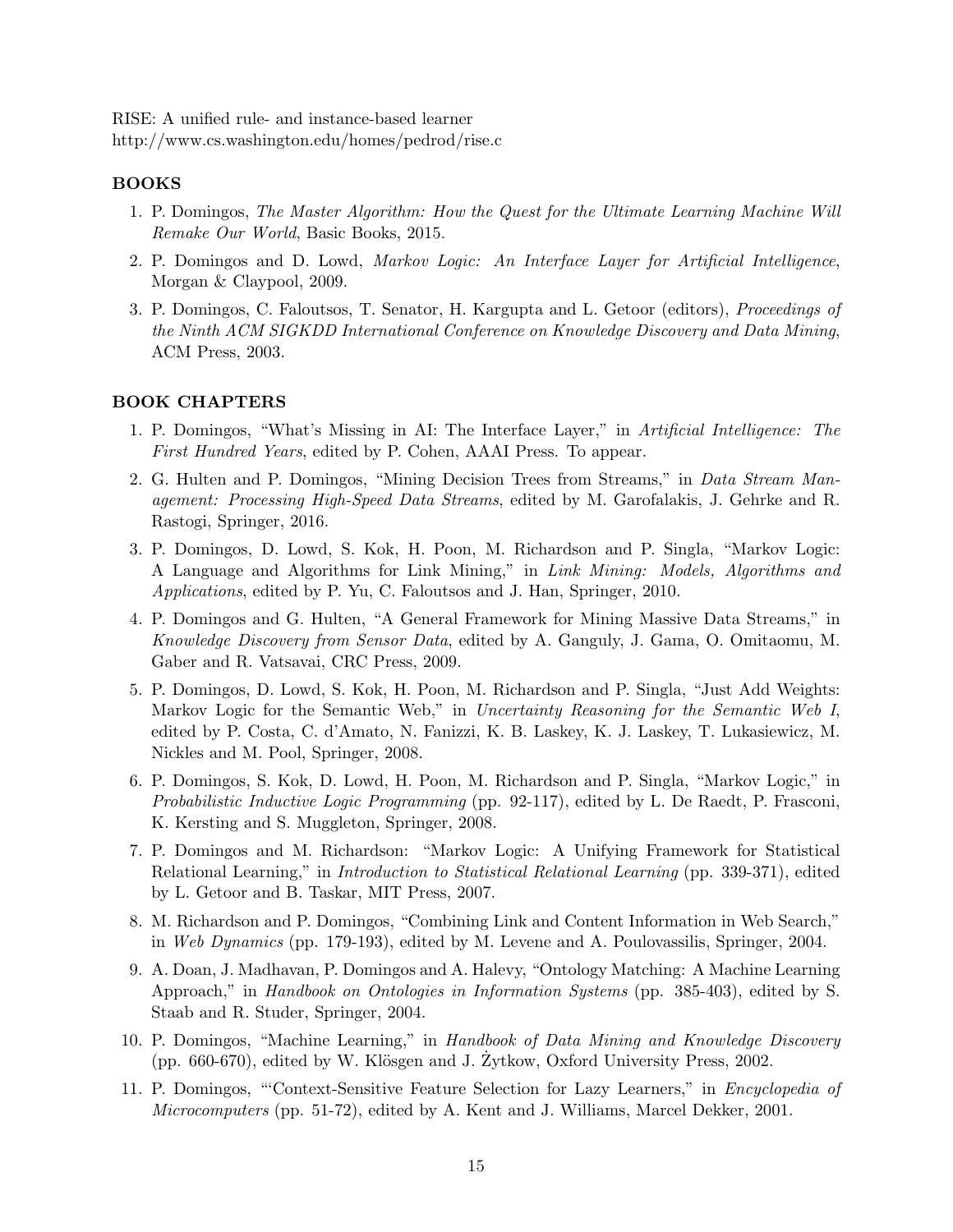- 12. T. Lau, S. Wolfman, P. Domingos and D. Weld, "Learning Repetitive Text-Editing Procedures with SMARTedit," in Your Wish Is My Command: Giving Users the Power to Instruct their Software (pp. 209-225), edited by H. Lieberman, Morgan Kaufmann, 2001.
- 13. P. Domingos, "Web Mining," in The Future of the Internet (in Portuguese) (pp. 285-288), edited by J. Alves, P. Campos and P. Brito, Centro Atlântico, 1999.
- 14. P. Domingos, "Context-Sensitive Feature Selection for Lazy Learners," in Lazy Learning (pp. 227-253), edited by D. Aha, Kluwer, 1997.
- 15. P. Domingos, R. Casteleiro and P. Diniz, "GEAR A 3D Computer Animation System for CAD and Simulation," in IEEE Student Papers (pp. 167-175), IEEE, 1989.

## JOURNAL ARTICLES

- 1. P. Domingos and D. Lowd, "Unifying Logical and Statistical AI with Markov Logic," Communications of the ACM, vol. 62, no. 7 (pp. 74-83), 2019.
- 2. R. Peharz, R. Gens, F. Pernkopf and P. Domingos, "On the Latent Variable Interpretation in Sum-Product Networks," IEEE Transactions on Pattern Analysis and Machine Intelligence, vol. 39, no. 10 (pp. 2030-2044), 2017.
- 3. V. Gogate and P. Domingos, "Probabilistic Theorem Proving," Communications of the ACM, vol. 59, no. 7 (pp. 107-115), 2016.
- 4. P. Domingos, "A Few Useful Things to Know about Machine Learning," Communications of the ACM, vol. 55, no. 10 (pp. 78-87), 2012.
- 5. H. Blockeel, K. Borgwardt, L. De Raedt, P. Domingos, K. Kersting and X. Yan (editors), Machine Learning: Special Issue on Inductive Logic Programming, Mining and Learning in Graphs and Statistical Relational Learning, vol. 83, no. 2, 2011.
- 6. J. Davis and P. Domingos, "Deep Transfer: A Markov Logic Approach," AI Magazine, vol. 32, no. 1 (pp. 51-53), 2011.
- 7. T. Dietterich, P. Domingos, L. Getoor, S. Muggleton and P. Tadepalli, "Structured Machine Learning: The Next Ten Years," Machine Learning, vol. 73, (pp. 3-23), 2008.
- 8. P. Domingos, "Toward Knowledge-Rich Data Mining," Data Mining and Knowledge Discovery, vol. 15 (pp. 21-28), 2007.
- 9. M. Richardson and P. Domingos, "Markov Logic Networks," Machine Learning, vol. 62 (pp. 107-136), 2006.
- 10. P. Domingos, "Mining Social Networks for Viral Marketing," IEEE Intelligent Systems, vol. 20, no. 1 (pp. 80-82), 2005.
- 11. A. Doan, J. Madhavan, R. Dhamankar, P. Domingos and A. Halevy, "Learning to Match Ontologies on the Semantic Web," VLDB Journal, vol. 12 (pp. 303-319), 2003.
- 12. P. Domingos and G. Hulten, "A General Framework for Mining Massive Data Streams," Journal of Computational and Graphical Statistics, vol. 12, 2003.
- 13. T. Lau, S. Wolfman, P. Domingos and D. Weld, "Programming by Demonstration Using Version Space Algebra," Machine Learning, vol. 53 (pp. 111-156), 2003.
- 14. F. Provost and P. Domingos, "Tree Induction for Probability-Based Ranking," Machine Learning, vol. 52 (pp. 199-216), 2003.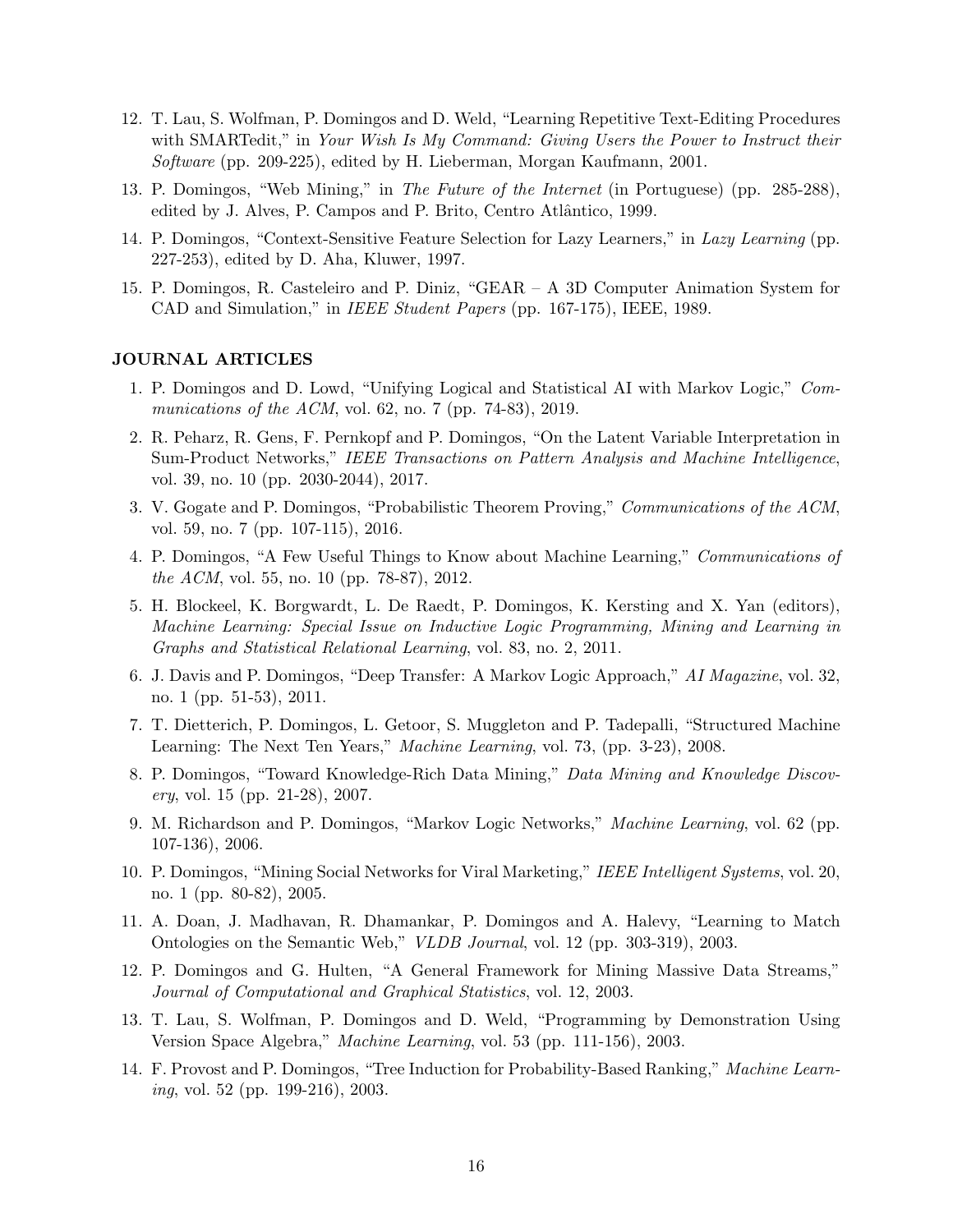- 15. A. Doan, P. Domingos and A. Halevy, "Learning to Match the Schemas of Data Sources: A Multistrategy Approach," Machine Learning, vol. 50 (pp. 279-301), 2003.
- 16. P. Domingos, "The Role of Occam's Razor in Knowledge Discovery," Data Mining and Knowledge Discovery, vol. 3 (pp. 409-425), 1999.
- 17. P. Domingos, "Knowledge Discovery Via Multiple Models," Intelligent Data Analysis, vol. 2 (pp. 187-202), 1998.
- 18. P. Domingos and M. Pazzani, "On the Optimality of the Simple Bayesian Classifier under Zero-One Loss," Machine Learning, vol. 29 (pp. 103-130), 1997.
- 19. P. Domingos, "Context-Sensitive Feature Selection for Lazy Learners," Artificial Intelligence Review, vol. 11 (pp. 227-253), 1997.
- 20. P. Domingos, "Unifying Instance-Based and Rule-Based Induction," Machine Learning, vol. 24 (pp. 141-168), 1996.
- 21. P. Domingos, "Two-Way Induction," International Journal on Artificial Intelligence Tools, vol. 5 (pp. 113-125), 1996.
- 22. P. Domingos, R. Casteleiro and P. Diniz, "GEAR A 3D Computer Animation System for CAD and Simulation," Computers and Graphics. Accepted for publication.
- 23. P. Domingos and P. Oliveira, "Intelligent Traffic Control for AGV Networks" (in Portuguese), *Técnica*, vol.  $91/1$  (pp. 35-39), 1992.
- 24. P. Domingos, R. Casteleiro and P. Diniz, "Computer Animation with the GEAR System" (in Portuguese), Ingenium – Journal of the Portuguese Engineering Society, vol. 31 (pp. 26-36), 1989.

#### REFEREED CONFERENCE PUBLICATIONS

- 1. W. Agnew, C. Xie, A. Walsman, O. Murad, C. Wang, P. Domingos and S. Srinivasa, "Amodal 3D Reconstruction for Robotic Manipulation Via Stability and Connectivity," in 2020 Conference on Robot Learning, 2020.
- 2. A. Friesen and P. Domingos, "Submodular Field Grammars: Representation, Inference, and Application to Image Parsing," in Advances in Neural Information Processing Systems 31, Montréal, Canada, 2018.
- 3. A. Friesen and P. Domingos, "Deep Learning as a Mixed Convex-Combinatorial Optimization Problem,", in Proceedings of the Sixth International Conference on Learning Representations, Vancouver, Canada, 2018.
- 4. A. Friesen and P. Domingos, "The Sum-Product Theorem: A Foundation for Learning Tractable Models," in Proceedings of the Thirty-Third International Conference on Machine Learning, New York, NY, 2016.
- 5. A. Nath and P. Domingos, "Learning Tractable Probabilistic Models for Fault Localization," in Proceedings of the Thirtieth AAAI Conference on Artificial Intelligence, Phoenix, AZ, 2016.
- 6. A. Friesen and P. Domingos, "Recursive Decomposition for Nonconvex Optimization," in Proceedings of the Twenty-Fourth International Joint Conference on Artificial Intelligence, Buenos Aires, Argentina, 2015.
- 7. M. Niepert and P. Domingos, "Learning and Inference in Tractable Probabilistic Knowledge Bases," in Proceedings of the Thirty-First Conference on Uncertainty in Artificial Intelligence, Amsterdam, Netherlands, 2015.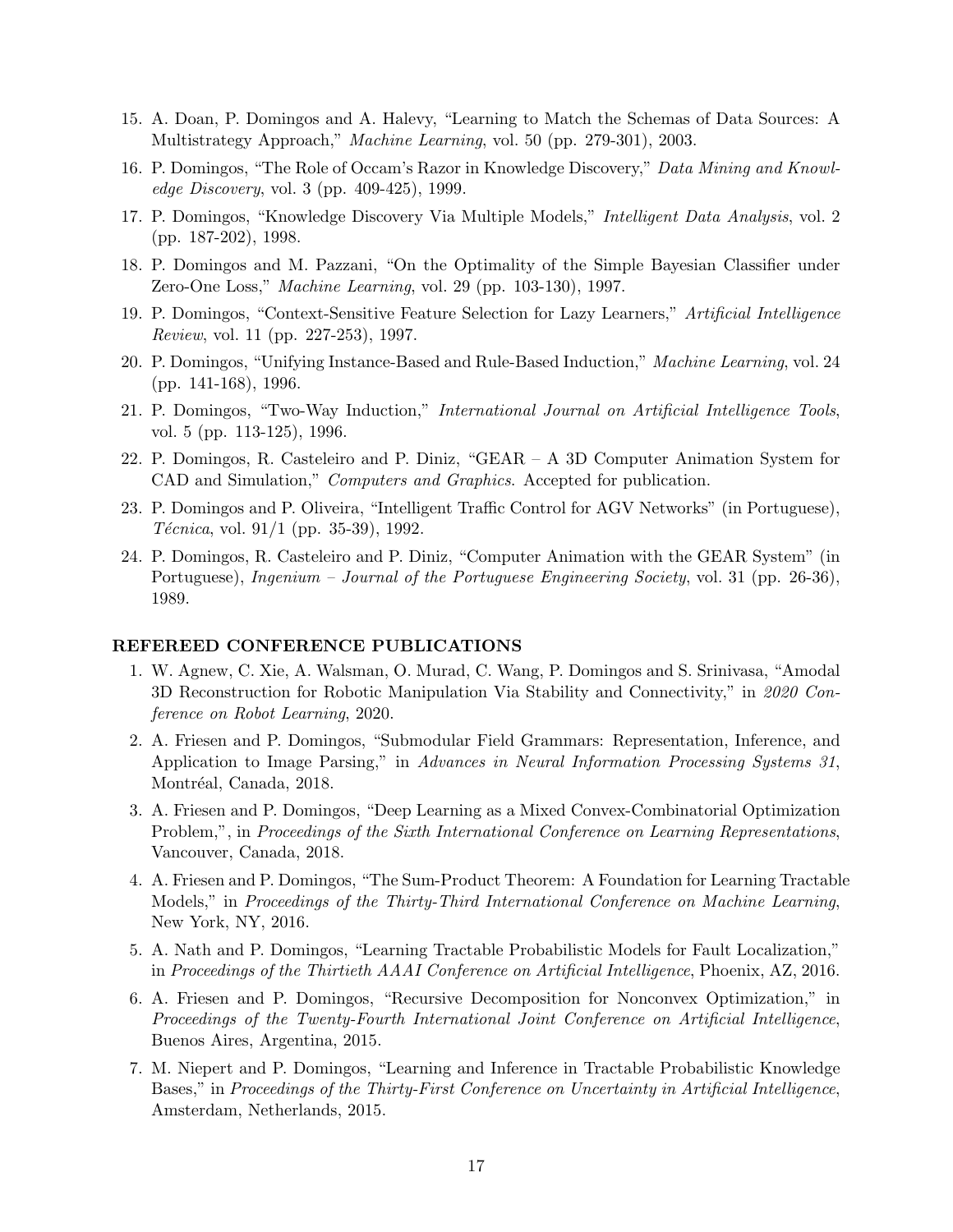- 8. R. Peharz, S. Tschiatschek, F. Pernkopf and P. Domingos, "On Theoretical Properties of Sum-Product Networks," in Proceedings of the Eighteenth International Conference on Artificial Intelligence and Statistics, San Diego, CA, 2015.
- 9. A. Nath and P. Domingos, "Learning Relational Sum-Product Networks," in Proceedings of the Twenty-Ninth AAAI Conference on Artificial Intelligence, Austin, TX, 2015.
- 10. R. Gens and P. Domingos, "Deep Symmetry Networks," in Advances in Neural Information Processing Systems 27, Montréal, Canada, 2014.
- 11. M. Niepert and P. Domingos, "Exchangeable Variable Models," in Proceedings of the Thirty-First International Conference on Machine Learning, Beijing, China, 2014.
- 12. P. Singla, A. Nath and P. Domingos, "Approximate Lifting Techniques for Belief Propagation," in Proceedings of the Twenty-Eighth AAAI Conference on Artificial Intelligence, Québec City, Canada, 2014.
- 13. R. Gens and P. Domingos, "Learning the Structure of Sum-Product Networks," in *Proceedings* of the Thirtieth International Conference on Machine Learning, Atlanta, GA, 2013.
- 14. V. Gogate and P. Domingos, "Structured Message Passing," in Proceedings of the Twenty-Ninth Conference on Uncertainty in Artificial Intelligence, Bellevue, WA, 2013.
- 15. R. Gens and P. Domingos, "Discriminative Learning of Sum-Product Networks," in Advances in Neural Information Processing Systems 25 (pp. 3248-3256), Lake Tahoe, CA, 2012.
- 16. P. Domingos and W. Webb, "A Tractable First-Order Probabilistic Logic," in Proceedings of the Twenty-Sixth AAAI Conference on Artificial Intelligence (pp. 1902-1909), Toronto, Canada, 2012.
- 17. H. Poon and P. Domingos, "Sum-Product Networks: A New Deep Architecture," in Proceedings of the Twenty-Seventh Conference on Uncertainty in Artificial Intelligence (pp. 337-346), Barcelona, Spain, 2011.
- 18. V. Gogate and P. Domingos, "Probabilistic Theorem Proving," in Proceedings of the Twenty-Seventh Conference on Uncertainty in Artificial Intelligence (pp. 256-265), Barcelona, Spain, 2011.
- 19. V. Gogate and P. Domingos, "Approximation by Quantization," in Proceedings of the Twenty-Seventh Conference on Uncertainty in Artificial Intelligence (pp. 247-255), Barcelona, Spain, 2011.
- 20. C. Kiddon and P. Domingos, "Coarse-to-Fine Inference and Learning for First-Order Probabilistic Models," in Proceedings of the Twenty-Fifth AAAI Conference on Artificial Intelligence (pp. 1049-1056), San Francisco, CA, 2011.
- 21. J. Blythe, J. Hobbs, P. Domingos, R. Kate and R. Mooney, "Implementing Weighted Abduction in Markov Logic," in Proceedings of the Ninth International Conference on Computational Semantics, Oxford, United Kingdom, 2011.
- 22. V. Gogate, W. Webb and P. Domingos, "Learning Efficient Markov Networks," in Advances in Neural Information Processing Systems 23 (pp. 748-756), Vancouver, Canada, 2010.
- 23. D. Lowd and P. Domingos, "Approximate Inference by Compilation to Arithmetic Circuits," in Advances in Neural Information Processing Systems 23 (pp. 1477-1485), Vancouver, Canada, 2010.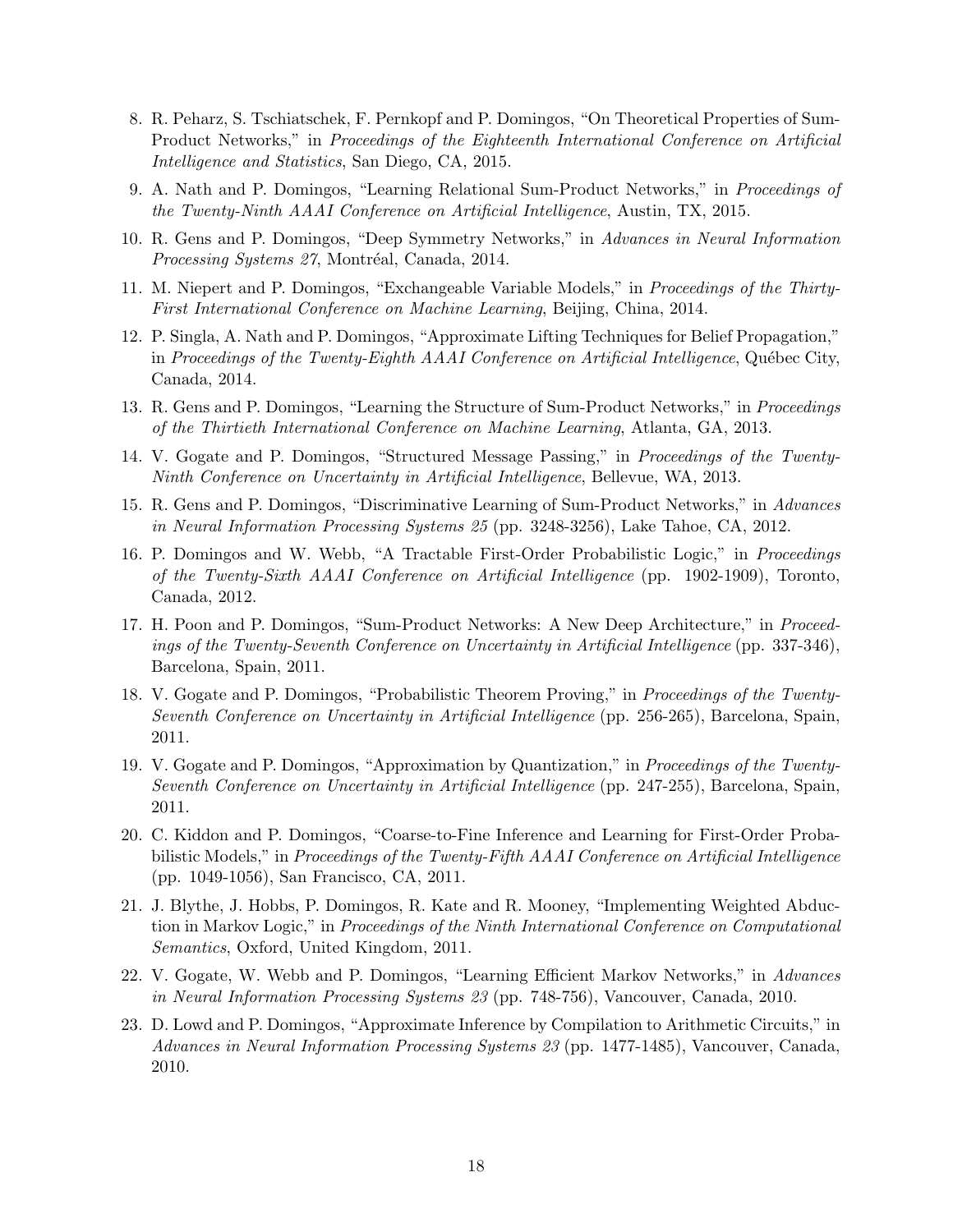- 24. V. Gogate and P. Domingos, "Formula-Based Probabilistic Inference," in Proceedings of the Twenty-Sixth Conference on Uncertainty in Artificial Intelligence (pp. 210-219), Catalina Island, CA, 2010.
- 25. H. Poon and P. Domingos, "Unsupervised Ontology Induction from Text," in *Proceedings* of the Forty-Eighth Annual Meeting of the Association for Computational Linguistics (pp. 296-305), Uppsala, Sweden, 2010.
- 26. J. Davis and P. Domingos, "Bottom-Up Learning of Markov Network Structure" in Proceedings of the Twenty-Seventh International Conference on Machine Learning (pp. 271-278), Haifa, Israel, 2010.
- 27. S. Kok and P. Domingos, "Learning Markov Logic Networks Using Structural Motifs" in Proceedings of the Twenty-Seventh International Conference on Machine Learning (pp. 551- 558), Haifa, Israel, 2010.
- 28. A. Nath and P. Domingos, "Efficient Lifting for Online Probabilistic Inference," in Proceedings of the Twenty-Fourth AAAI Conference on Artificial Intelligence (pp. 1193-1198), Atlanta, GA, 2010.
- 29. A. Nath and P. Domingos, "Efficient Belief Propagation for Utility Maximization and Repeated Inference," in Proceedings of the Twenty-Fourth AAAI Conference on Artificial Intelligence (pp. 1187-1192), Atlanta, GA, 2010.
- 30. H. Poon and P. Domingos, "Unsupervised Semantic Parsing," in Proceedings of the 2009 Conference on Empirical Methods in Natural Language Processing (pp. 1-10), Singapore, 2009.
- 31. J. Davis and P. Domingos, "Deep Transfer via Second-Order Markov Logic" in Proceedings of the Twenty-Sixth International Conference on Machine Learning (pp. 217-224), Montréal, Canada, 2009.
- 32. S. Kok and P. Domingos, "Learning Markov Logic Network Structure via Hypergraph Lifting" in Proceedings of the Twenty-Sixth International Conference on Machine Learning (pp. 505- 512), Montréal, Canada, 2009.
- 33. H. Poon and P. Domingos, "Joint Unsupervised Coreference Resolution with Markov Logic," in Proceedings of the 2008 Conference on Empirical Methods in Natural Language Processing (pp. 649-658), Waikiki, HI, 2008.
- 34. S. Kok and P. Domingos, "Extracting Semantic Networks from Text via Relational Clustering," in Proceedings of the Nineteenth European Conference on Machine Learning (pp. 624-639), Antwerp, Belgium, 2008.
- 35. P. Singla and P. Domingos, "Lifted First-Order Belief Propagation," in Proceedings of the Twenty-Third AAAI Conference on Artificial Intelligence (pp. 1094-1099), Chicago, IL, 2008.
- 36. J. Wang and P. Domingos, "Hybrid Markov Logic Networks," in Proceedings of the Twenty-Third AAAI Conference on Artificial Intelligence (pp. 1106-1111), Chicago, IL, 2008.
- 37. H. Poon and P. Domingos, "A General Method for Reducing the Complexity of Relational Inference and its Application to MCMC," in Proceedings of the Twenty-Third AAAI Conference on Artificial Intelligence (pp. 1075-1080), Chicago, IL, 2008.
- 38. D. Lowd and P. Domingos, "Learning Arithmetic Circuits," in Proceedings of the Twenty-Fourth Conference on Uncertainty in Artificial Intelligence (pp. 383-392), Helsinki, Finland, 2008.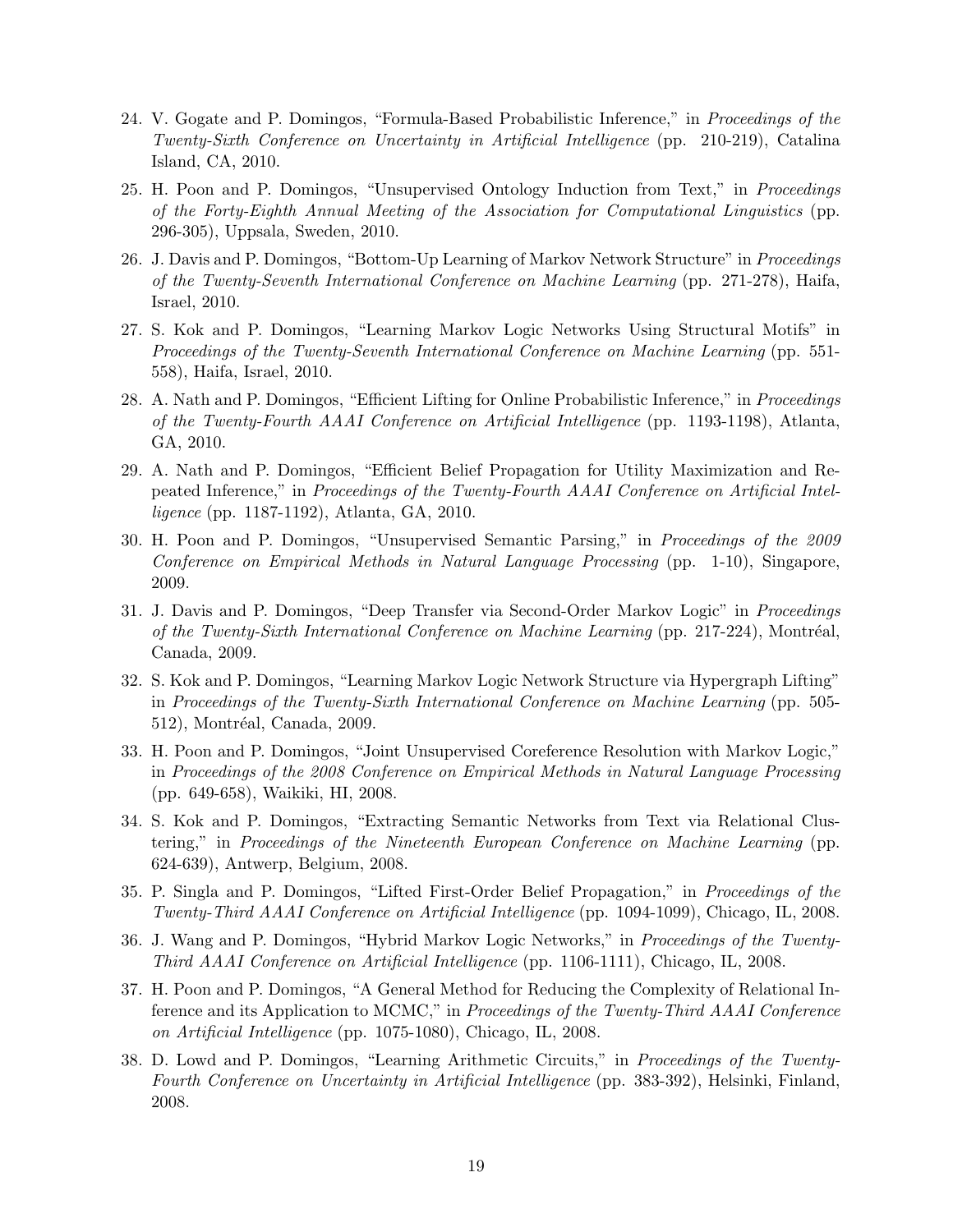- 39. D. Lowd and P. Domingos, "Efficient Weight Learning for Markov Logic Networks," in Proceedings of the Eleventh European Conference on Principles and Practice of Knowledge Discovery in Databases (pp. 200-211), Warsaw, Poland, 2007.
- 40. S. Kok and P. Domingos, "Statistical Predicate Invention," in Proceedings of the Twenty-Fourth International Conference on Machine Learning (pp. 433-440), Corvallis, OR, 2007.
- 41. H. Poon and P. Domingos, "Joint Inference in Information Extraction," in Proceedings of the Twenty-Second National Conference on Artificial Intelligence (pp. 913-918), Vancouver, Canada, 2007.
- 42. P. Singla and P. Domingos, "Markov Logic in Infinite Domains," in Proceedings of the Twenty-Third Conference on Uncertainty in Artificial Intelligence (pp. 368-375), Vancouver, Canada, 2007.
- 43. D. Lowd and P. Domingos, "Recursive Random Fields," in Proceedings of the Twentieth International Joint Conference on Artificial Intelligence (pp. 950-955), Hyderabad, India, 2007.
- 44. P. Singla and P. Domingos, "Entity Resolution with Markov Logic," in Proceedings of the Sixth IEEE International Conference on Data Mining (pp. 572-582), Hong Kong, 2006.
- 45. H. Poon and P. Domingos, "Sound and Efficient Inference with Probabilistic and Deterministic Dependencies," in Proceedings of the Twenty-First National Conference on Artificial Intelligence (pp. 458-463), Boston, MA, 2006.
- 46. P. Singla and P. Domingos, "Memory-Efficient Inference in Relational Domains," in Proceedings of the Twenty-First National Conference on Artificial Intelligence (pp. 488-493), Boston, MA, 2006.
- 47. S. Kok and P. Domingos, "Learning the Structure of Markov Logic Networks," in Proceedings of the Twenty-Second International Conference on Machine Learning (pp. 441-448), Bonn, Germany, 2005.
- 48. D. Lowd and P. Domingos, "Naive Bayes Models for Probability Estimation," in Proceedings of the Twenty-Second International Conference on Machine Learning (pp. 529-536), Bonn, Germany, 2005.
- 49. P. Singla and P. Domingos, "Discriminative Training of Markov Logic Networks," in Proceedings of the Twentieth National Conference on Artificial Intelligence (pp. 868-873), Pittsburgh, PA, 2005.
- 50. P. Singla and P. Domingos, "Collective Object Identification," in Proceedings of the Nineteenth International Joint Conference on Artificial Intelligence (pp. 1636-1637), Edinburgh, Scotland, 2005.
- 51. P. Singla and P. Domingos, "Object Identification with Attribute-Mediated Dependences," in Proceedings of the Ninth European Conference on Principles and Practice of Knowledge Discovery in Databases (pp. 297-308), Porto, Portugal, 2005.
- 52. N. Dalvi, P. Domingos, Mausam, S. Sanghai and D. Verma, "Adversarial Classification," in Proceedings of the Tenth International Conference on Knowledge Discovery and Data Mining (pp. 99-108), Seattle, WA, 2004.
- 53. D. Grossman and P. Domingos, "Learning Bayesian Network Classifiers by Maximizing Conditional Likelihood," in Proceedings of the Twenty-First International Conference on Machine Learning (pp. 361-368), Banff, Canada, 2004.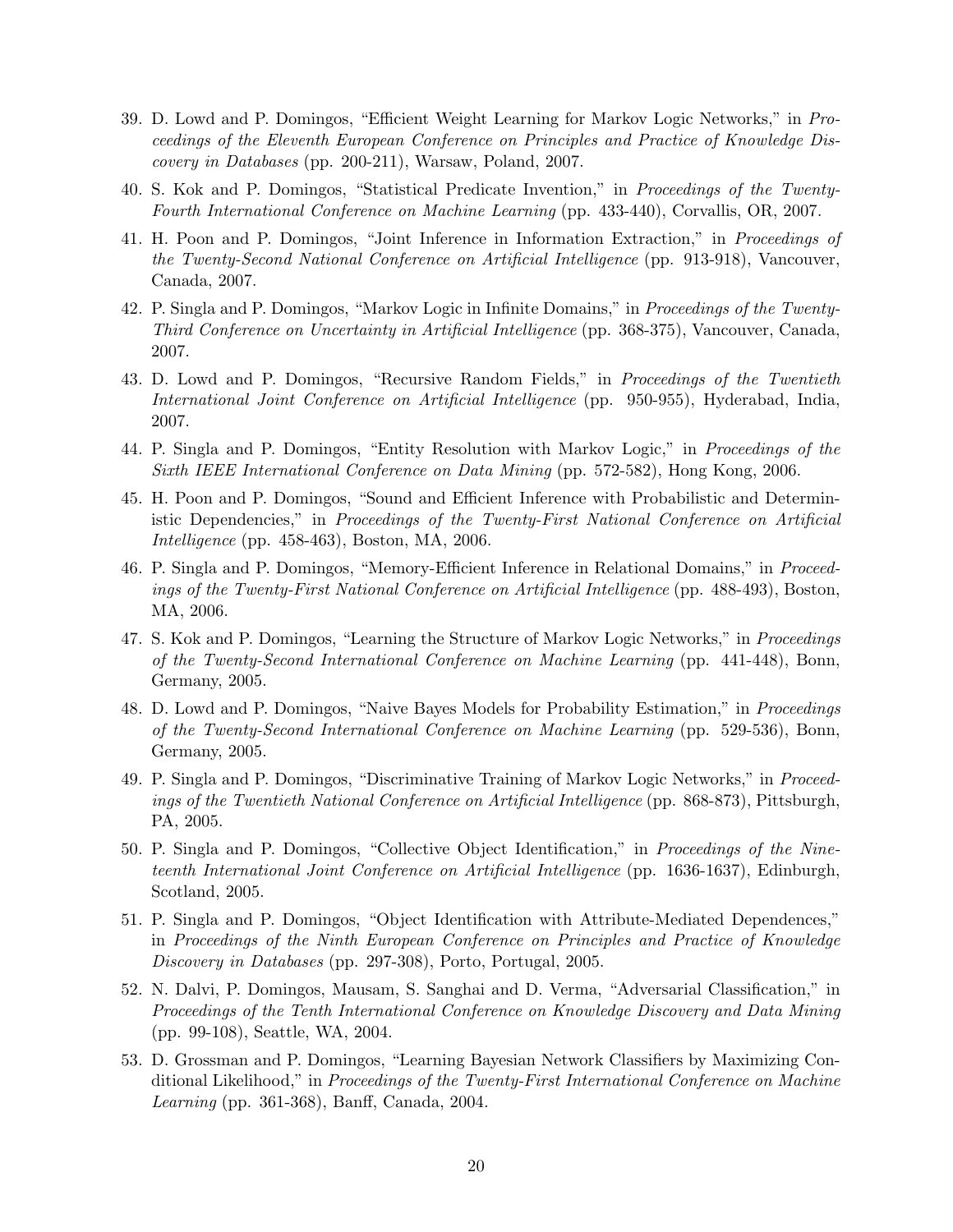- 54. R. Dhamankar, Y. Lee, A. Doan, A. Halevy and P. Domingos, "iMAP: Discovering Complex Semantic Matches between Database Schemas," in Proceedings of the 2004 ACM SIGMOD International Conference on Management of Data (pp. 383-394), Paris, France, 2004.
- 55. M. Richardson and P. Domingos, "Learning with Knowledge from Multiple Experts," in Proceedings of the Twentieth International Conference on Machine Learning (pp. 624-631), Washington, DC, 2003.
- 56. M. Richardson and P. Domingos, "Building Large Knowledge Bases by Mass Collaboration," in Proceedings of the Second International Conference on Knowledge Capture (pp. 129-137), Sanibel Island, FL, 2003.
- 57. T. Lau, P. Domingos and D. Weld, "Learning Programs from Traces Using Version Space Algebra," in Proceedings of the Second International Conference on Knowledge Capture (pp. 36-43), Sanibel Island, FL, 2003.
- 58. M. Richardson, R. Agrawal and P. Domingos, "Trust Management for the Semantic Web," in Proceedings of the Second International Semantic Web Conference (pp. 351-368), Sanibel Island, FL, 2003.
- 59. M. Richardson and P. Domingos, "Mining Knowledge-Sharing Sites for Viral Marketing," in Proceedings of the Eighth International Conference on Knowledge Discovery and Data Mining (pp. 61-70), Edmonton, Canada, 2002.
- 60. C. Anderson, P. Domingos and D. Weld, "Relational Markov Models and their Application to Adaptive Web Navigation," in Proceedings of the Eighth International Conference on Knowledge Discovery and Data Mining (pp. 143-152), Edmonton, Canada, 2002.
- 61. G. Hulten and P. Domingos, "Mining Complex Models from Arbitrarily Large Databases in Constant Time," in Proceedings of the Eighth International Conference on Knowledge Discovery and Data Mining (pp. 525-531), Edmonton, Canada, 2002.
- 62. J. Madhavan, P. Bernstein, P. Domingos and A. Halevy, "Representing and Reasoning about Mappings between Domain Models," in *Proceedings of the Eighteenth National Conference on* Artificial Intelligence (pp. 80-86), Edmonton, Canada, 2002.
- 63. A. Doan, J. Madhavan, P. Domingos and A. Halevy, "Learning to Map between Ontologies on the Semantic Web," in Proceedings of the Eleventh International World Wide Web Conference (pp. 662-673), Honolulu, HI, 2002.
- 64. P. Domingos and G. Hulten, "Learning from Infinite Data in Finite Time," in Advances in Neural Information Processing Systems 14 (pp. 673-680), Vancouver, Canada, 2001.
- 65. M. Richardson and P. Domingos, "The Intelligent Surfer: Probabilistic Combination of Link and Content Information in PageRank," in Advances in Neural Information Processing Systems 14 (pp. 1441-1448), Vancouver, Canada, 2001.
- 66. P. Domingos and M. Richardson, "Mining the Network Value of Customers," in Proceedings of the Seventh International Conference on Knowledge Discovery and Data Mining (pp. 57-66), San Francisco, CA, 2001.
- 67. G. Hulten, L. Spencer and P. Domingos, "Mining Time-Changing Data Streams," in Proceedings of the Seventh International Conference on Knowledge Discovery and Data Mining (pp. 97-106), San Francisco, CA, 2001.
- 68. C. Anderson, P. Domingos and D. Weld, "Adaptive Web Navigation for Wireless Devices," in Proceedings of the Seventeenth International Joint Conference on Artificial Intelligence (pp. 879-884), Seattle, WA, 2001.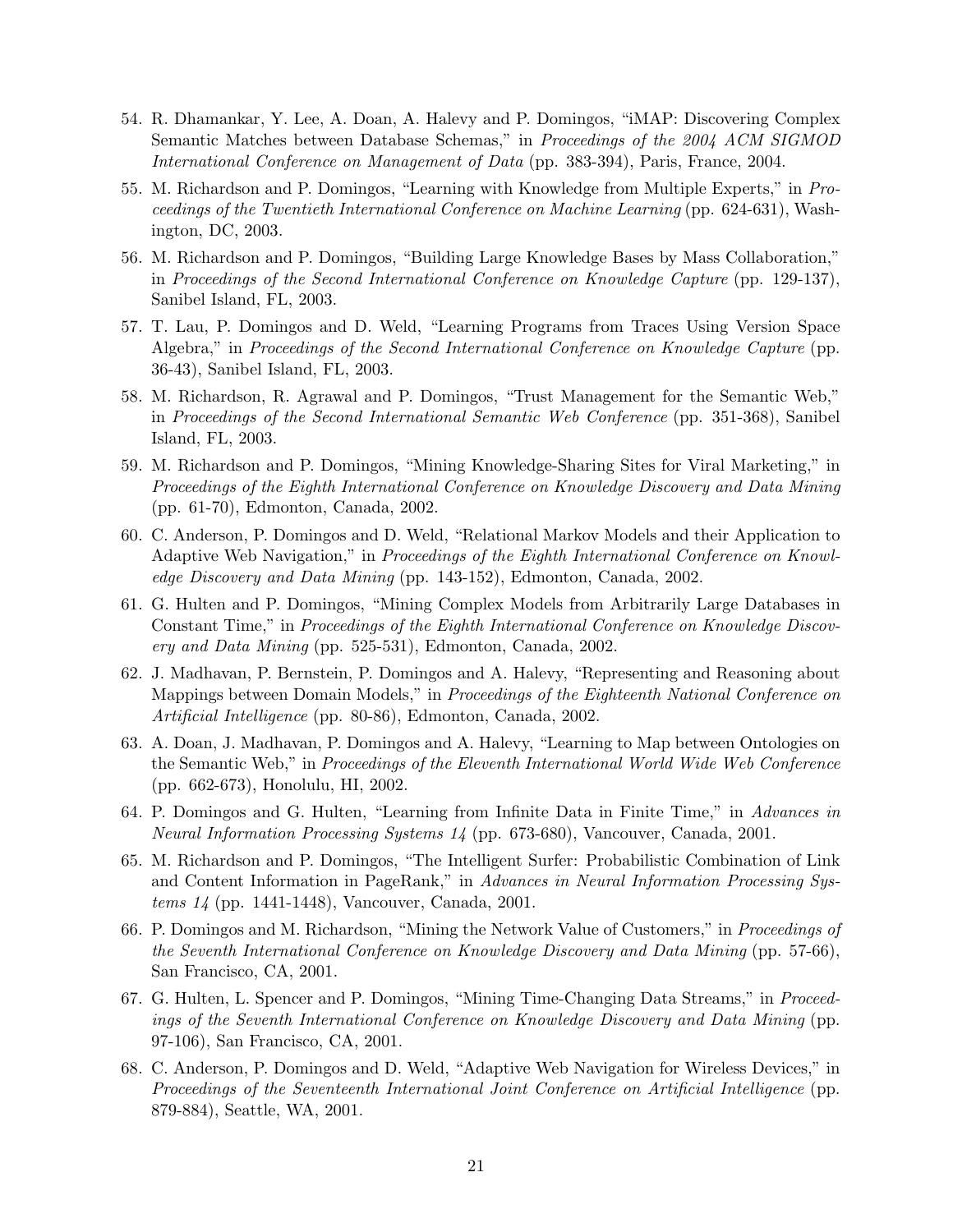- 69. P. Domingos and G. Hulten, "A General Method for Scaling Up Machine Learning Algorithms and its Application to Clustering," in Proceedings of the Eighteenth International Conference on Machine Learning (pp. 106-113), Williamstown, MA, 2001.
- 70. A. Doan, P. Domingos and A. Halevy, "Reconciling Schemas of Disparate Data Sources: A Machine-Learning Approach," in Proceedings of the 2001 ACM SIGMOD International Conference on Management of Data (pp. 509-520), Santa Barbara, CA, 2001.
- 71. C. Anderson, P. Domingos and D. Weld, "Personalizing Web Sites for Mobile Users," in Proceedings of the Tenth International World Wide Web Conference (pp. 565-575), Hong Kong, 2001.
- 72. S. Wolfman, T. Lau, P. Domingos and D. Weld, "Mixed Initiative Interfaces for Learning Tasks: SMARTedit Talks Back," in Proceedings of the Fifth International Conference on Intelligent User Interfaces (pp. 167-174), Santa Fe, NM, 2001.
- 73. P. Domingos and G. Hulten, "Mining High-Speed Data Streams," in Proceedings of the Sixth International Conference on Knowledge Discovery and Data Mining (pp. 71-80), Boston, MA, 2000.
- 74. P. Domingos, "A Unified Bias-Variance Decomposition for Zero-One and Squared Loss," in Proceedings of the Seventeenth National Conference on Artificial Intelligence (pp. 564-569), Austin, TX, 2000.
- 75. P. Domingos, "Bayesian Averaging of Classifiers and the Overfitting Problem," in Proceedings of the Seventeenth International Conference on Machine Learning (pp. 223-230), Stanford, CA, 2000.
- 76. T. Lau, P. Domingos and D. Weld, "Version Space Algebra and its Application to Programming by Demonstration," in Proceedings of the Seventeenth International Conference on Machine Learning (pp. 527-534), Stanford, CA, 2000.
- 77. P. Domingos, "A Unified Bias-Variance Decomposition and its Applications," in Proceedings of the Seventeenth International Conference on Machine Learning (pp. 231-238), Stanford, CA, 2000.
- 78. P. Domingos, "MetaCost: A General Method for Making Classifiers Cost-Sensitive," in Proceedings of the Fifth International Conference on Knowledge Discovery and Data Mining (pp. 155-164), San Diego, CA, 1999.
- 79. P. Domingos, "Process-Oriented Estimation of Generalization Error," in Proceedings of the Sixteenth International Joint Conference on Artificial Intelligence (pp. 714-719), Stockholm, Sweden, 1999.
- 80. P. Domingos, "Occam's Two Razors: The Sharp and the Blunt," in Proceedings of the Fourth International Conference on Knowledge Discovery and Data Mining (pp. 37-43), New York, 1998.
- 81. P. Domingos, "A Process-Oriented Heuristic for Model Selection," in Proceedings of the Fifteenth International Conference on Machine Learning (pp. 127-135), Madison, WI, 1998.
- 82. P. Domingos, "Why Does Bagging Work? A Bayesian Account and its Implications," in Proceedings of the Third International Conference on Knowledge Discovery and Data Mining (pp. 155-158), Newport Beach, CA, 1997.
- 83. P. Domingos, "Learning Multiple Models Without Sacrificing Comprehensibility" (student abstract), in Proceedings of the Fourteenth National Conference on Artificial Intelligence (p. 829), Providence, RI, 1997.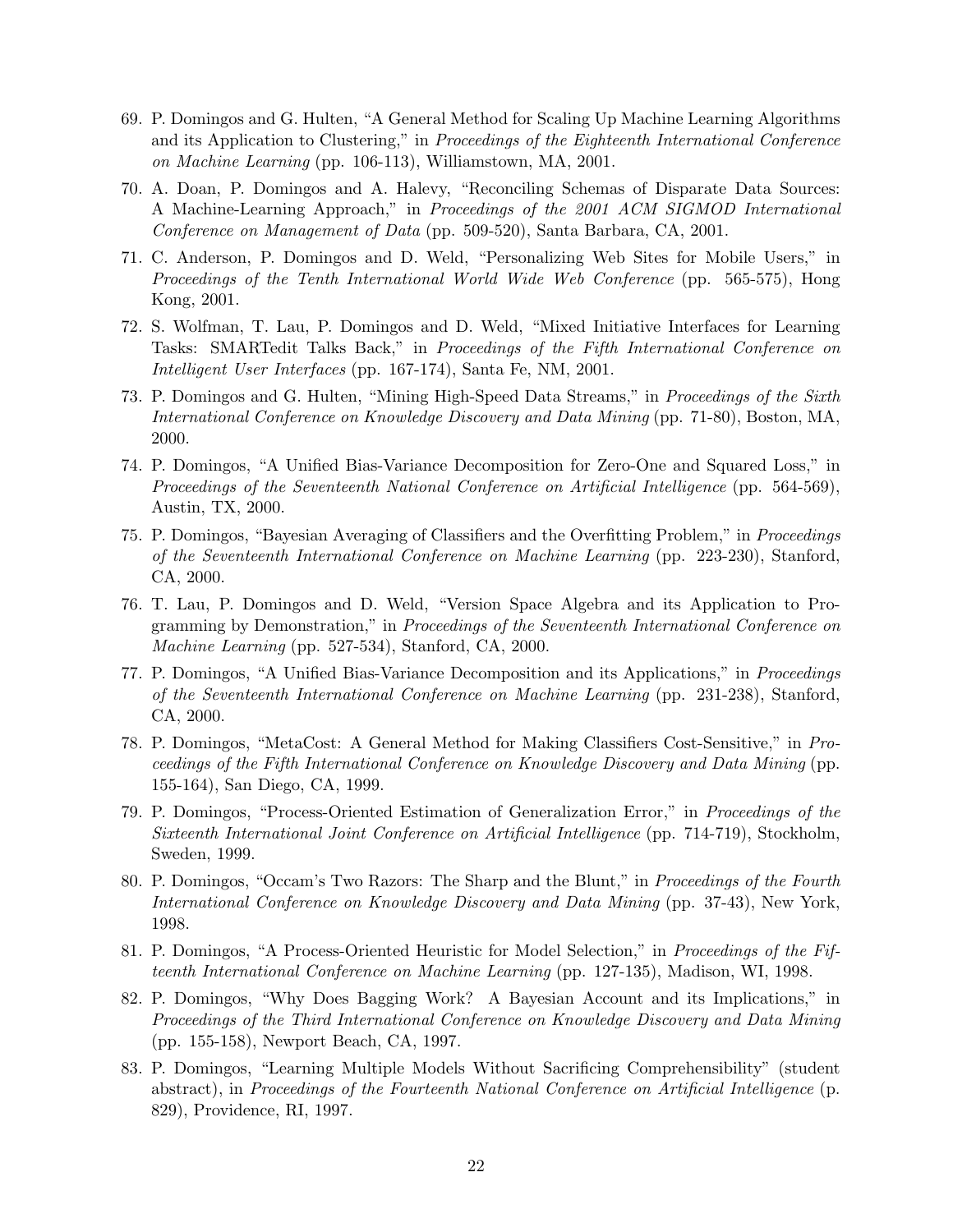- 84. P. Domingos, "A Comparison of Model Averaging Methods in Foreign Exchange Prediction" (student abstract), in Proceedings of the Fourteenth National Conference on Artificial Intelligence (p. 828), Providence, RI, 1997.
- 85. P. Domingos, "Knowledge Acquisition from Examples Via Multiple Models," in Proceedings of the Fourteenth International Conference on Machine Learning (pp. 98-106), Nashville, TN, 1997.
- 86. P. Domingos, "Towards a Unified Approach to Concept Learning" (student abstract), in Proceedings of the Thirteenth National Conference on Artificial Intelligence (p. 1361), Portland, OR, 1996.
- 87. P. Domingos, "Fast Discovery of Simple Rules" (student abstract), in Proceedings of the Thirteenth National Conference on Artificial Intelligence (p. 1384), Portland, OR, 1996.
- 88. P. Domingos, "Multistrategy Learning: A Case Study" (student abstract), in Proceedings of the Thirteenth National Conference on Artificial Intelligence (p. 1385), Portland, OR, 1996.
- 89. P. Domingos and M. Pazzani, "Simple Bayesian Classifiers Do Not Assume Independence" (student abstract), in Proceedings of the Thirteenth National Conference on Artificial Intelligence (p. 1386), Portland, OR, 1996.
- 90. P. Domingos, "Linear-Time Rule Induction," in Proceedings of the Second International Conference on Knowledge Discovery and Data Mining (pp. 96-101), Portland, OR, 1996.
- 91. P. Domingos, "Efficient Specific-to-General Rule Induction," in Proceedings of the Second International Conference on Knowledge Discovery and Data Mining (pp. 319-322), Portland, OR, 1996.
- 92. P. Domingos and M. Pazzani, "Beyond Independence: Conditions for the Optimality of the Simple Bayesian Classifier," in Proceedings of the Thirteenth International Conference on Machine Learning (pp. 105-112), Bari, Italy, 1996.
- 93. P. Domingos, "Two-Way Induction," in Proceedings of the Seventh IEEE International Conference on Tools with Artificial Intelligence (pp. 182-189), Herndon, VA, 1995.
- 94. P. Domingos and E. Morgado, "Progressive Rules: A Method for Representing and Using Real-Time Knowledge," in *Proceedings of the Seventh IEEE International Conference on Tools with* Artificial Intelligence (pp. 408-415), Herndon, VA, 1995.
- 95. P. Domingos, "Rule Induction and Instance-Based Learning: A Unified Approach," in Proceedings of the Fourteenth International Joint Conference on Artificial Intelligence (pp. 1226- 1232), Montréal, Canada, 1995.
- 96. P. Domingos, "The RISE System: Conquering Without Separating," in Proceedings of the Sixth IEEE International Conference on Tools with Artificial Intelligence (pp. 704-707), New Orleans, LA, 1994.
- 97. P. Domingos and E. Morgado, "Competitive Recall: A Model for Real-Time Reasoning," in Proceedings of the Fourth Iberoamerican Congress on Artificial Intelligence (pp. 3-14), Caracas, Venezuela, 1994.

#### REFEREED WORKSHOP PUBLICATIONS

1. W. Agnew and P. Domingos, "Unsupervised Object-Level Deep Reinforcement Learning,", in NeurIPS-2018 Workshop on Deep Reinforcement Learning, Montréal, Canada, 2018.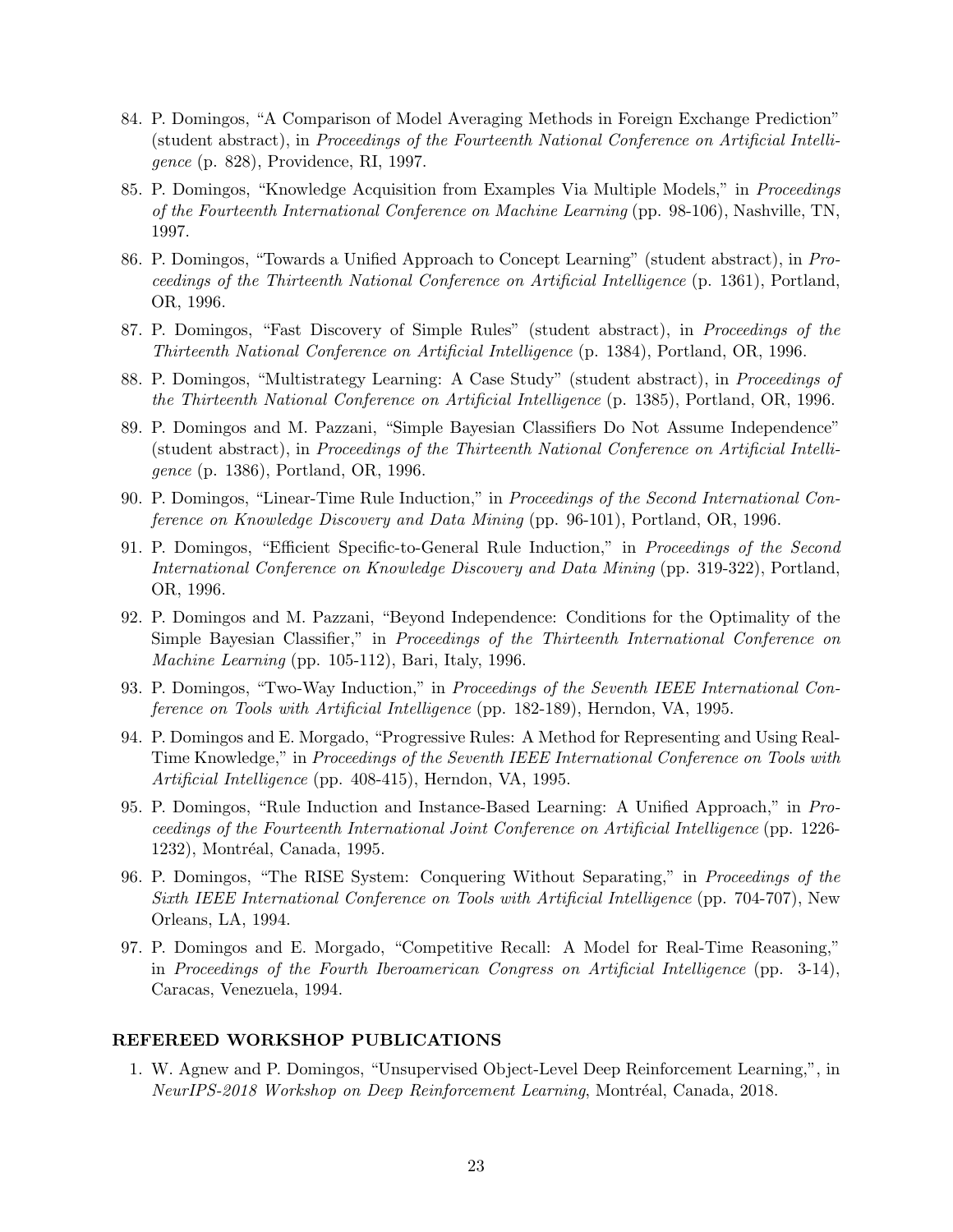- 2. R. Gens and P. Domingos, "Compositional Kernel Machines," in Proceedings of the Fifth International Conference on Learning Representations, Toulon, France, 2017.
- 3. A. Friesen and P. Domingos, "Unifying Sum-Product Networks and Submodular Fields," in Proceedings of the ICML-17 Workshop on Principled Approaches to Deep Learning, Sydney, Australia, 2017.
- 4. A. Nath and P. Domingos, "Learning Tractable Probabilistic Models for Fault Localization," in Proceedings of the Fifth International Workshop on Statistical Relational Artificial Intelligence, Amsterdam, Netherlands, 2015.
- 5. C. Kiddon and P. Domingos, "Symmetry-Based Semantic Parsing," in ACL-2015 Workshop on Semantic Parsing, Baltimore, MD, 2014.
- 6. M. Niepert, P. Domingos and J. Bilmes, "Generalized Conditional Independence and Decomposition Cognizant Curvature: Implications for Function Optimization," in NIPS-2014 Workshop on Discrete and Combinatorial Problems in Machine Learning, Montréal, Canada, 2014.
- 7. A. Nath and P. Domingos, "Learning Tractable Statistical Relational Models," in Proceedings of the Fourth International Workshop on Statistical Relational Artificial Intelligence, Québec City, Canada, 2014.
- 8. A. Nath and P. Domingos, "Automated Debugging with Tractable Probabilistic Programming," in Proceedings of the Fourth International Workshop on Statistical Relational Artificial *Intelligence*, Québec City, Canada, 2014.
- 9. M. Niepert and P. Domingos, "Tractable Probabilistic Knowledge Bases: Wikipedia and Beyond," in Proceedings of the Fourth International Workshop on Statistical Relational Artificial *Intelligence*, Québec City, Canada, 2014.
- 10. A. Friesen and P. Domingos, "Exploiting Structure for Tractable Nonconvex Optimization," in Proceedings of the ICML-2014 Workshop on Learning Tractable Probabilistic Models, Beijing, China, 2014.
- 11. A. Nath and P. Domingos, "Learning Tractable Statistical Relational Models," in Proceedings of the ICML-2014 Workshop on Learning Tractable Probabilistic Models, Beijing, China, 2014.
- 12. M. Niepert and P. Domingos, "Exchangeable Variable Models," in Proceedings of the ICML-2014 Workshop on Learning Tractable Probabilistic Models, Beijing, China, 2014.
- 13. R. Peharz, R. Gens and P. Domingos, "Learning Selective Sum-Product Networks," in Proceedings of the ICML-2014 Workshop on Learning Tractable Probabilistic Models, Beijing, China, 2014.
- 14. C. Kiddon and P. Domingos, "Symmetry-Based Semantic Parsing," in ACL-2014 Workshop on Semantic Parsing, Baltimore, MD, 2014.
- 15. A. Friesen and P. Domingos, "Nonconvex Optimization Is Combinatorial Optimization," in NIPS-2013 Workshop on Optimization for Machine Learning, Lake Tahoe, CA, 2013.
- 16. R. Gens and P. Domingos, "Learning the Structure of Sum-Product Networks," in ICML-2013 Workshop on Interactions between Inference and Learning, Atlanta, GA, 2013.
- 17. W. Webb and P. Domingos, "Tractable Probabilistic Knowledge Bases with Existence Uncertainty," in Proceedings of the Third International Workshop on Statistical Relational Artificial Intelligence, Bellevue, WA, 2013.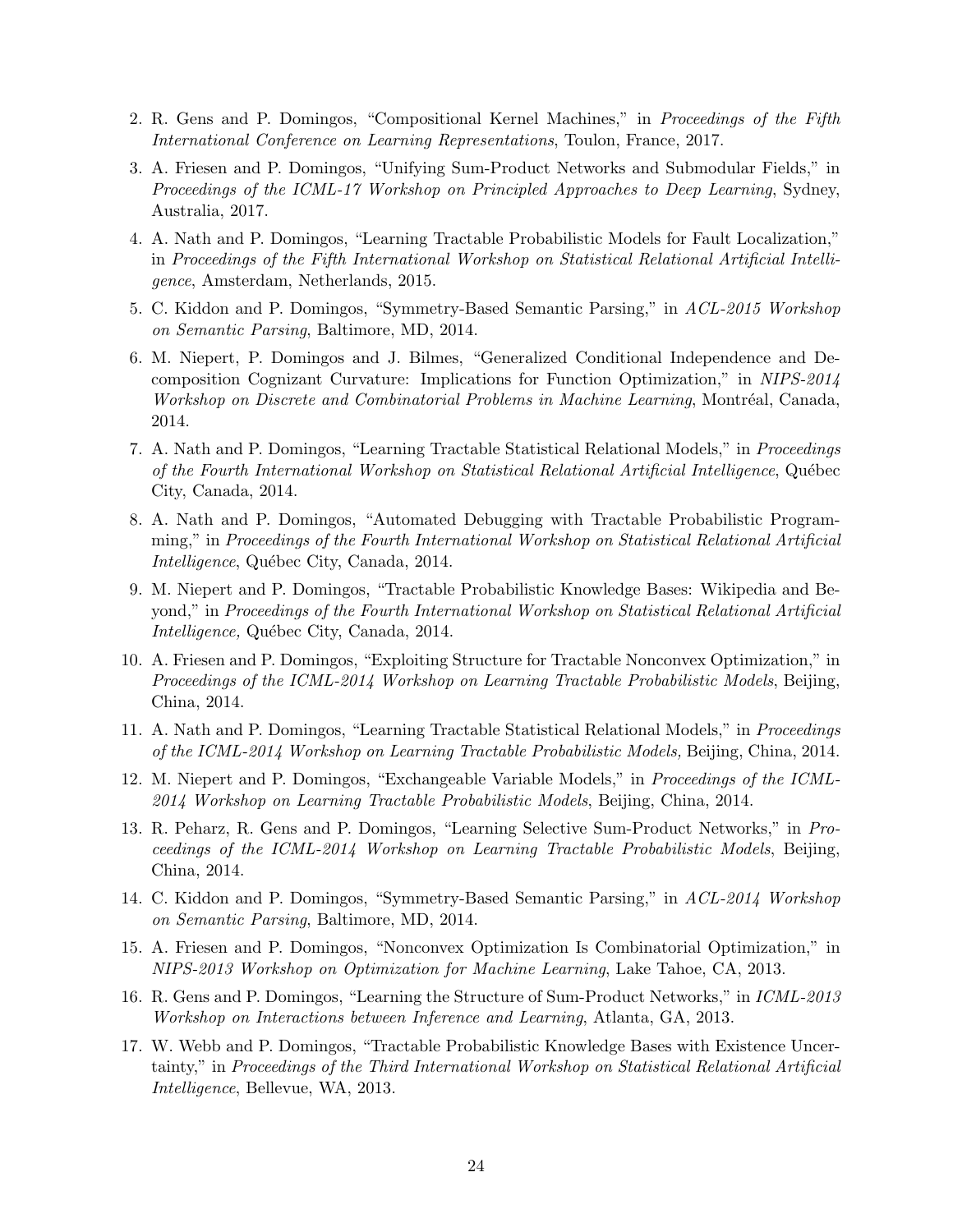- 18. V. Gogate and P. Domingos, "Probabilistic Theorem Proving: A Unifying Approach for Inference in Probabilistic Programming," in NIPS-2012 Workshop on Probabilistic Programming, Lake Tahoe, CA, 2012.
- 19. P. Domingos and W. Webb, "Tractable Markov Logic," in Proceedings of the Seventh International Workshop on Statistical Relational Learning, Edinburgh, United Kingdom, 2012.
- 20. A. Nath and P. Domingos, "Learning Multiple Hierarchical Relational Clusterings," in Proceedings of the Seventh International Workshop on Statistical Relational Learning, Edinburgh, United Kingdom, 2012.
- 21. C. Kiddon and P. Domingos, "Knowledge Extraction and Joint Inference Using Tractable Markov Logic," in Proceedings of the NAACL-HLT 2012 Joint Workshop on Automatic Knowledge Base Construction and Web-Scale Knowledge Extraction, Montréal, Canada, 2012.
- 22. H. Poon and P. Domingos, "Sum-Product Networks: A New Deep Architecture," in NIPS-2010 Workshop on Deep Learning and Unsupervised Feature Learning, Whistler, Canada, 2010.
- 23. C. Kiddon and P. Domingos, "Towards a General Framework for Coarse-to-Fine Inference and Learning," in NIPS-2010 Workshop on Coarse-to-Fine Learning and Inference, Whistler, Canada, 2010.
- 24. V. Gogate and P. Domingos, "Exploiting Logical Structure in Lifted Probabilistic Inference," in Proceedings of the AAAI-2010 Workshop on Statistical Relational Artificial Intelligence (pp. 19-24), Atlanta, GA, 2010.
- 25. C. Kiddon and P. Domingos, "Leveraging Ontologies for Lifted Probabilistic Inference and Learning," in Proceedings of the AAAI-2010 Workshop on Statistical Relational Artificial Intelligence (pp. 40-45), Atlanta, GA, 2010.
- 26. S. Kok and P. Domingos, "Using Structural Motifs for Learning Markov Logic Networks," in Proceedings of the AAAI-2010 Workshop on Statistical Relational Artificial Intelligence (pp. 46-51), Atlanta, GA, 2010.
- 27. A. Nath and P. Domingos, "Efficient Lifting for Online Probabilistic Inference," in Proceedings of the AAAI-2010 Workshop on Statistical Relational Artificial Intelligence (pp. 64-69), Atlanta, GA, 2010.
- 28. H. Poon and P. Domingos, "Machine Reading: A 'Killer App' for Statistical Relational AI," in Proceedings of the AAAI-2010 Workshop on Statistical Relational Artificial Intelligence (pp. 76-81), Atlanta, GA, 2010.
- 29. P. Singla, A. Nath and P. Domingos, "Approximate Lifted Belief Propagation," in Proceedings of the AAAI-2010 Workshop on Statistical Relational Artificial Intelligence (pp. 92-97), Atlanta, GA, 2010.
- 30. Hoifung Poon, Janara Christensen, Pedro Domingos, Oren Etzioni, Raphael Hoffmann, Chloe Kiddon, Thomas Lin, Xiao Ling, Mausam, Alan Ritter, Stefan Schoenmackers, Stephen Soderland, Dan Weld, Fei Wu and Congle Zhang, "Machine Reading at the University of Washington," in Proceedings of the NAACL/HLT-2010 Workshop on Formalisms and Methodology for Learning by Reading, Los Angeles, 2010.
- 31. H. Poon and P. Domingos, "Deep Learning for Semantic Parsing," in NIPS-2009 Workshop on Deep Learning for Speech Recognition and Related Applications, Whistler, Canada, 2009.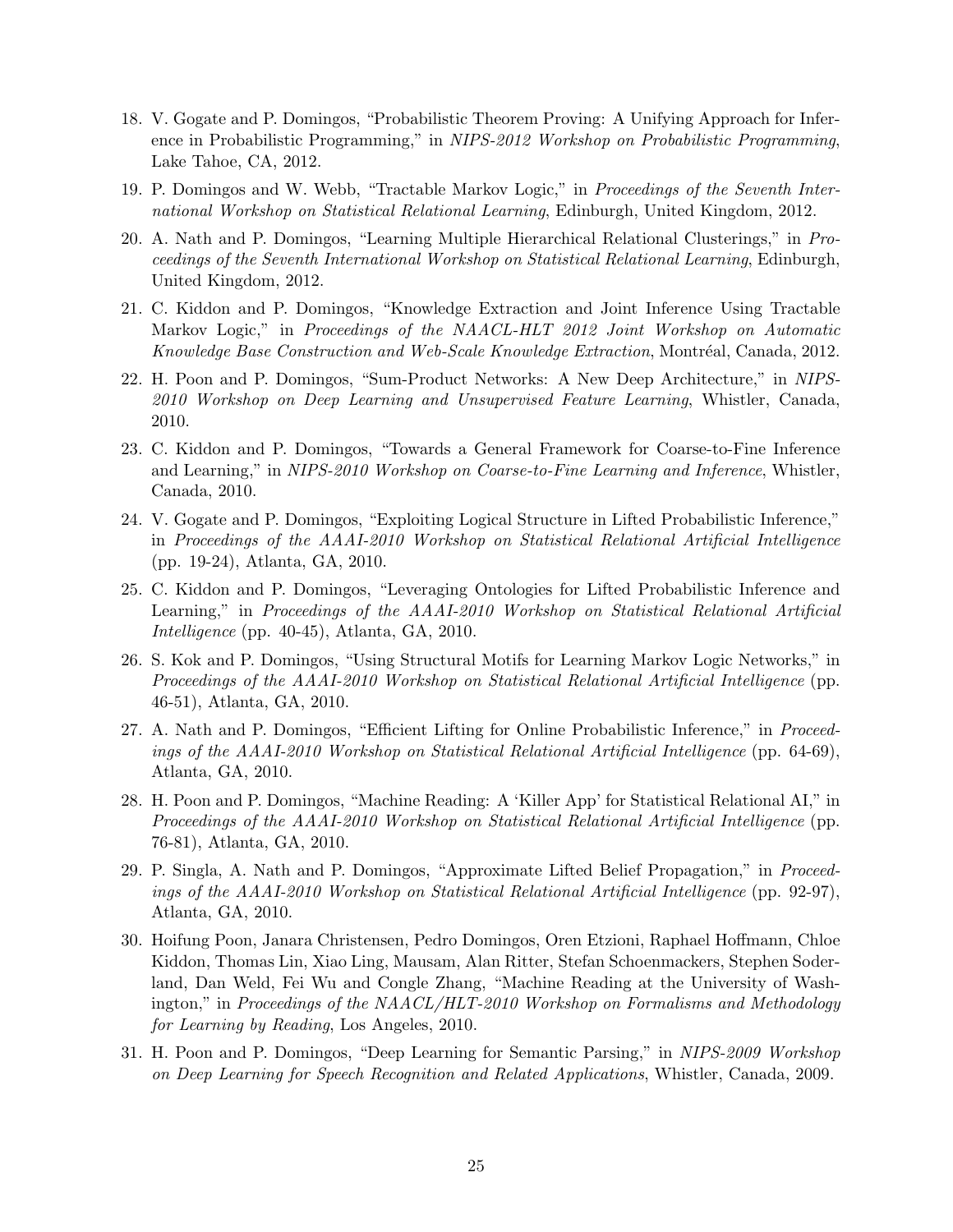- 32. R. Gens and P. Domingos, "Competitive Learning for Deep Temporal Networks," in NIPS-2009 Workshop on Deep Learning for Speech Recognition and Related Applications, Whistler, Canada, 2009.
- 33. A. Nath and P. Domingos, "Relational Decision Theory," in Proceedings of the Sixth International Workshop on Statistical Relational Learning, Leuven, Belgium, 2009.
- 34. S. Kok and P. Domingos, "Hypergraph Lifting for Structure Learning in Markov Logic Networks," in Proceedings of the Sixth International Workshop on Statistical Relational Learning, Leuven, Belgium, 2009.
- 35. P. Domingos, "What We Can Do with Markov Logic Today," in NIPS-2008 Workshop on Probabilistic Programming, Whistler, Canada, 2008.
- 36. J. Davis and P. Domingos, "Deep Transfer via Second-Order Markov Logic," in Proceedings of the AAAI-2008 Workshop on Transfer Learning for Complex Tasks (pp. 13-18), Chicago, IL, 2008.
- 37. D. Lowd, C. Meek and P. Domingos, "Foundations of Adversarial Machine Learning," in NIPS-2007 Workshop on Machine Learning in Adversarial Environments for Computer Security, Whistler, Canada, 2007.
- 38. D. Lowd and P. Domingos, "Recursive Random Fields," in Proceedings of the ICML-2006 Workshop on Open Problems in Statistical Relational Learning, Pittsburgh, PA, 2006.
- 39. S. Kok and P. Domingos, "Toward Statistical Predicate Invention," in Proceedings of the ICML-2006 Workshop on Open Problems in Statistical Relational Learning, Pittsburgh, PA, 2006.
- 40. P. Domingos and M. Richardson, "Markov Logic: A Unifying Framework for Statistical Relational Learning," in Proceedings of the ICML-2004 Workshop on Statistical Relational Learning and its Connections to Other Fields (pp. 49-54), Banff, Canada, 2004.
- 41. Parag and P. Domingos, "Multi-Relational Record Linkage," in Proceedings of the Third International Workshop on Multi-Relational Data Mining (pp. 31-48), Seattle, WA, 2004.
- 42. X. Dong, A. Halevy, E. Nemes, S. Sigurdsson and P. Domingos, "SEMEX: Mining for Personal Information Integration," in Proceedings of the International Workshop on Mining for and from the Semantic Web (pp. 44-55), Seattle, WA, 2004.
- 43. X. Dong, A. Halevy, E. Nemes, S. Sigurdsson and P. Domingos, "SEMEX: Toward On-the-Fly Personal Information Integration," in Proceedings of the VLDB-2004 Workshop on Information Integration on the Web (pp. 58-63), Toronto, Canada, 2004.
- 44. P. Domingos, Y. Abe, C. Anderson, A. Doan, D. Fox, A. Halevy, G. Hulten, H. Kautz, T. Lau, L. Liao, J. Madhavan, Mausam, D. Patterson, M. Richardson, S. Sanghai, D. Weld and S. Wolfman, "Research on Statistical Relational Learning at the University of Washington," in Proceedings of the IJCAI-2003 Workshop on Learning Statistical Models from Relational Data (pp. 43-47), Acapulco, Mexico, 2003.
- 45. G. Hulten, P. Domingos and Y. Abe, "Mining Massive Relational Databases," in Proceedings of the IJCAI-2003 Workshop on Learning Statistical Models from Relational Data (pp. 53-60), Acapulco, Mexico, 2003.
- 46. C. Anderson, P. Domingos and D. Weld, "Web Site Personalizers for Mobile Devices," in Proceedings of the IJCAI-2001 Workshop on Intelligent Techniques for Web Personalization (pp. 7-12), Seattle, WA, 2001.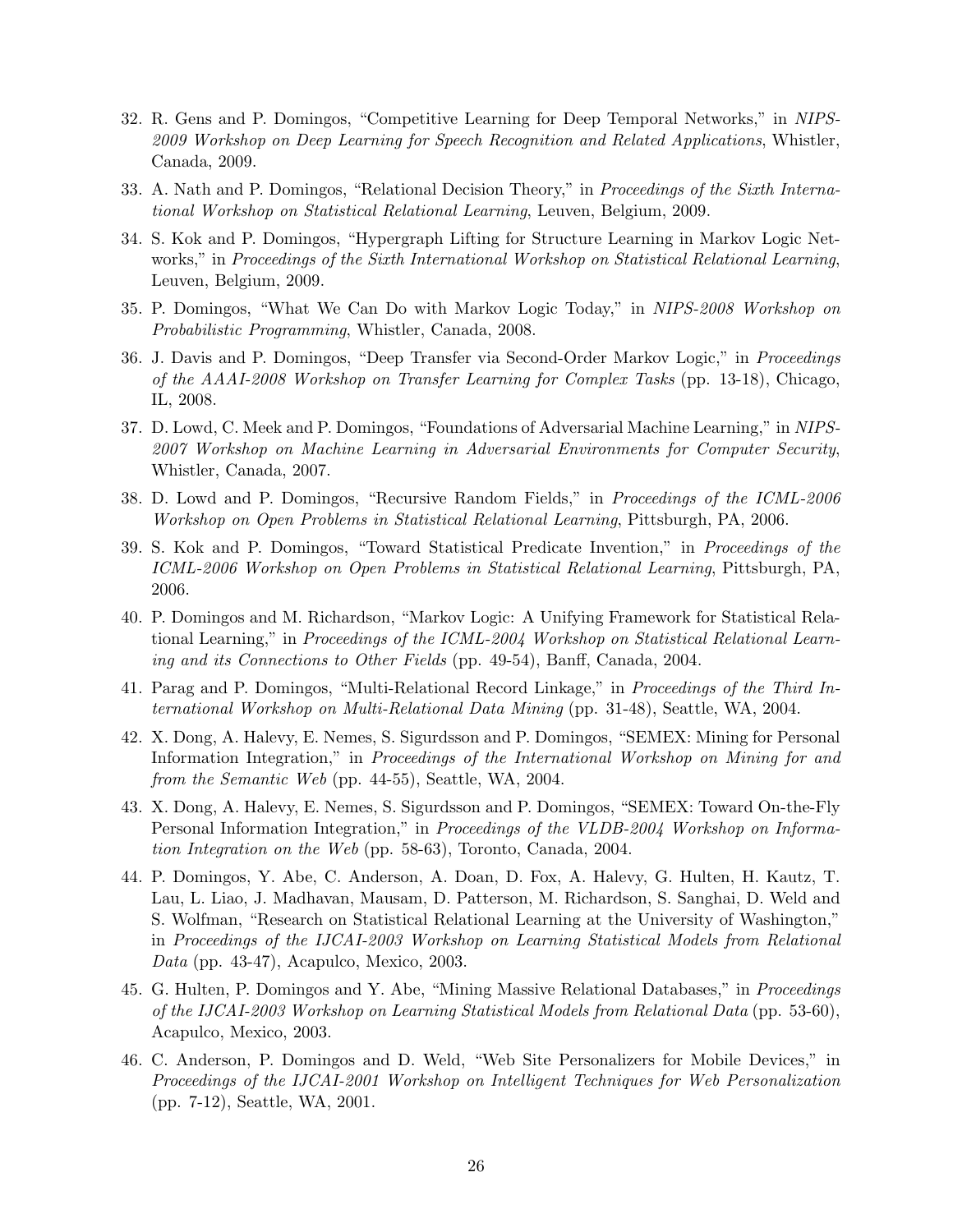- 47. P. Domingos and G. Hulten, "Catching Up with the Data: Research Issues in Mining Data Streams," in Proceedings of the 2001 Workshop on Research Issues in Data Mining and Knowledge Discovery (pp. 47-51), Santa Barbara, CA, 2001.
- 48. T. Lau, P. Domingos and D. Weld, "Learning How to Edit Text," in Proceedings of the AAAI 2000 Fall Symposium on Learning How to Do Things (pp. 41-46), Cape Cod, MA, 2000.
- 49. A. Doan, P. Domingos and A. Halevy, "Learning Mappings between Data Schemas," in Proceedings of the AAAI-2000 Workshop on Learning Statistical Models from Relational Data (pp. 1-6), Austin, TX, 2000.
- 50. A. Doan, P. Domingos and A. Levy, "Learning Source Descriptions for Data Integration," in Proceedings of the Third International Workshop on the Web and Databases (pp. 81-86), Dallas, TX, 2000.
- 51. T. Lau, P. Domingos and D. Weld, "Intelligent macros for text-editing," in Proceedings of the IUI-2000 Workshop on Using Plans in Intelligent User Interfaces (pp. 4-6), New Orleans, LA, 2000.
- 52. P. Domingos, "Data Pre-Processing for Cost-Sensitive Learning," in Proceedings of the ICML-99 Workshop: From Machine Learning to Knowledge Discovery in Databases (pp. 17-25), Bled, Slovenia, 1999.
- 53. P. Domingos, "Process-Oriented Evaluation: The Next Step," in Proceedings of Uncertainty '99: The Seventh International Workshop on Artificial Intelligence and Statistics (pp. 51-58), Ft. Lauderdale, FL, 1999.
- 54. P. Domingos, "How to Get a Free Lunch: A Simple Cost Model for Machine Learning Applications," in Proceedings of the AAAI-98/ICML-98 Workshop on the Methodology of Applying Machine Learning (pp. 1-7), Madison, WI, 1998.
- 55. P. Domingos, "Multimodal Inductive Reasoning: Combining Rule-Based and Case-Based Learning," in Proceedings of the AAAI 1998 Spring Symposium on Multimodal Reasoning (pp. 135-140), Stanford, CA, 1998.
- 56. P. Domingos, "Bayesian Model Averaging in Rule Induction," in Preliminary Papers of the Sixth International Workshop on Artificial Intelligence and Statistics (pp. 157-164), Ft. Lauderdale, FL, 1997.
- 57. P. Domingos, "Using Partitioning to Speed Up Specific-to-General Rule Induction," in Proceedings of the AAAI-96 Workshop on Integrating Multiple Learned Models for Improving and Scaling Machine Learning Algorithms (pp. 29-34), Portland, OR, 1996.
- 58. P. Domingos, "Exploiting Context in Feature Selection," in Proceedings of the ICML-96 Workshop on Learning in Context-Sensitive Domains (pp. 15-20), Bari, Italy, 1996.
- 59. P. Domingos, "From Instances to Rules: A Comparison of Biases," in Proceedings of the Third International Workshop on Multistrategy Learning (pp. 147-154), Harpers Ferry, WV, 1996.

#### INVITED AND UNREFEREED PUBLICATIONS

- 1. W. Agnew and P. Domingos, "Relevance-Guided Modeling of Object Dynamics for Reinforcement Learning," arXiv:2003.03184, 2021.
- 2. P. Domingos, "Every Model Learned by Gradient Descent Is Approximately a Kernel Machine," arXiv:2012.00152, 2020.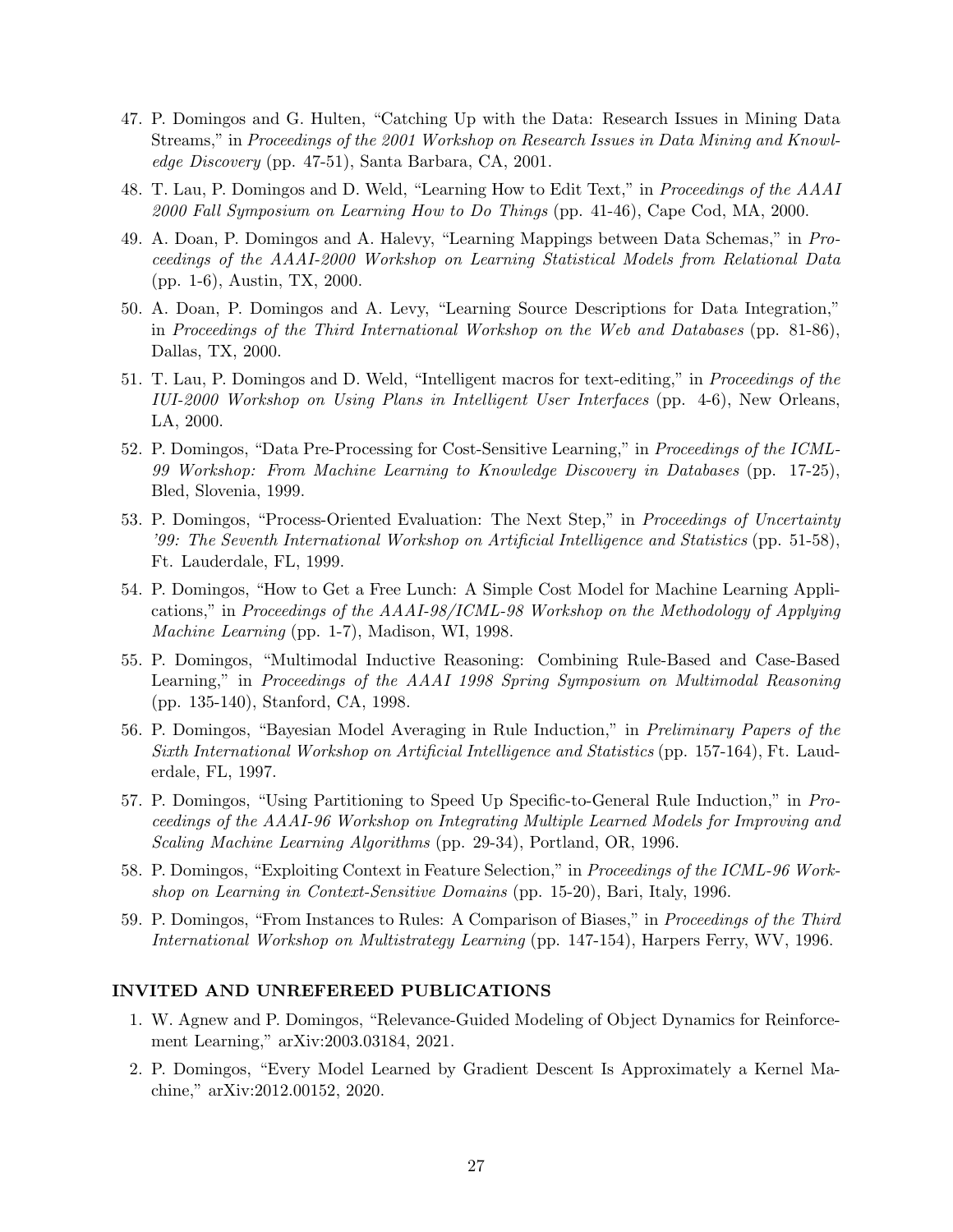- 3. P. Domingos, "Machine Learning for Data Management: Problems and Solutions," in Proceedings of the 2018 ACM SIGMOD International Conference on Management of Data, Houston, TX, 2018.
- 4. T. Besold, A. Garcez, S. Bader, H. Bowman, P. Domingos, P. Hitzler, K. Kuehnberger, L. Lamb, D. Lowd, P. Lima, L. Penning, G. Pinkas, H. Poon and G. Zaverucha, "Neural-Symbolic Learning and Reasoning: A Survey and Interpretation," arXiv:1711.03902, 2017.
- 5. P. Domingos, D. Lowd, S. Kok, A. Nath, H. Poon, M. Richardson and P. Singla, "Unifying Logical and Statistical AI," in Proceedings of the Thirty-First ACM-IEEE Symposium on Logic in Computer Science, New York, NY, 2016.
- 6. R. Gens and P. Domingos, "Discriminative Learning of Sum-Product Networks," in Proceedings of the Twenty-Seventh Snowbird Learning Workshop, Snowbird, UT, 2012.
- 7. H. Poon and P. Domingos, "Sum-Product Networks: A New Deep Architecture," in Proceedings of the Second International Workshop on Stochastic Image Grammars, Barcelona, Spain, 2011.
- 8. H. Poon and P. Domingos, "Sum-Product Networks for Deep Learning," in Proceedings of the Twenty-Sixth Snowbird Learning Workshop, Ft. Lauderdale, FL, 2011.
- 9. P. Domingos, "Markov Logic Networks: A Step Towards a Unified Theory of Learning and Cognition," in Proceedings of the Twenty-Fifth Snowbird Learning Workshop, Snowbird, UT, 2010.
- 10. J. Davis and P. Domingos, "Deep Transfer: A Markov Logic Approach," in Proceedings of the Twenty-Fifth Snowbird Learning Workshop, Snowbird, UT, 2010.
- 11. H. Poon and P. Domingos, "Unsupervised Language Learning: Semantic Parsing and Beyond," in Proceedings of the Twenty-Fifth Snowbird Learning Workshop, Snowbird, UT, 2010.
- 12. P. Domingos, "Markov Logic: A Unifying Language for Knowledge and Information Management," in Proceedings of the Seventeenth ACM Conference on Information and Knowledge Management (p. 519), Napa Valley, CA, 2008.
- 13. P. Singla and P. Domingos, "Markov Logic in Infinite Domains," in Proceedings of the Dagstuhl Seminar on Probabilistic, Logical and Relational Learning – A Further Synthesis, Schloss Dagstuhl, Germany, 2007.
- 14. P. Domingos, S. Kok, H. Poon, M. Richardson and P. Singla, "Unifying Logical and Statistical AI," in Proceedings of the Twenty-First National Conference on Artificial Intelligence (pp. 2- 7), Boston, MA, 2006.
- 15. P. Domingos, "Learning, Logic, and Probability: A Unified View," in Proceedings of the Ninth Pacific Rim International Conference on Artificial Intelligence (p.2), Guilin, China, 2006.
- 16. P. Domingos, "Learning, Logic, and Probability: A Unified View," in Proceedings of the Tenth Ibero-American Conference on Artificial Intelligence (p. 3), Ribeirão Preto, Brazil, 2006.
- 17. P. Domingos, "Learning, Logic, and Probability: A Unified View," in Proceedings of the Fifteenth International Conference on Knowledge Engineering and Knowledge Management (p.2), Podebrady, Czech Republic, 2006.
- 18. P. Domingos, "Learning, Logic, and Probability: A Unified View," in Proceedings of the Fourteenth International Conference on Inductive Logic Programming (p. 359), Porto, Portugal, 2004.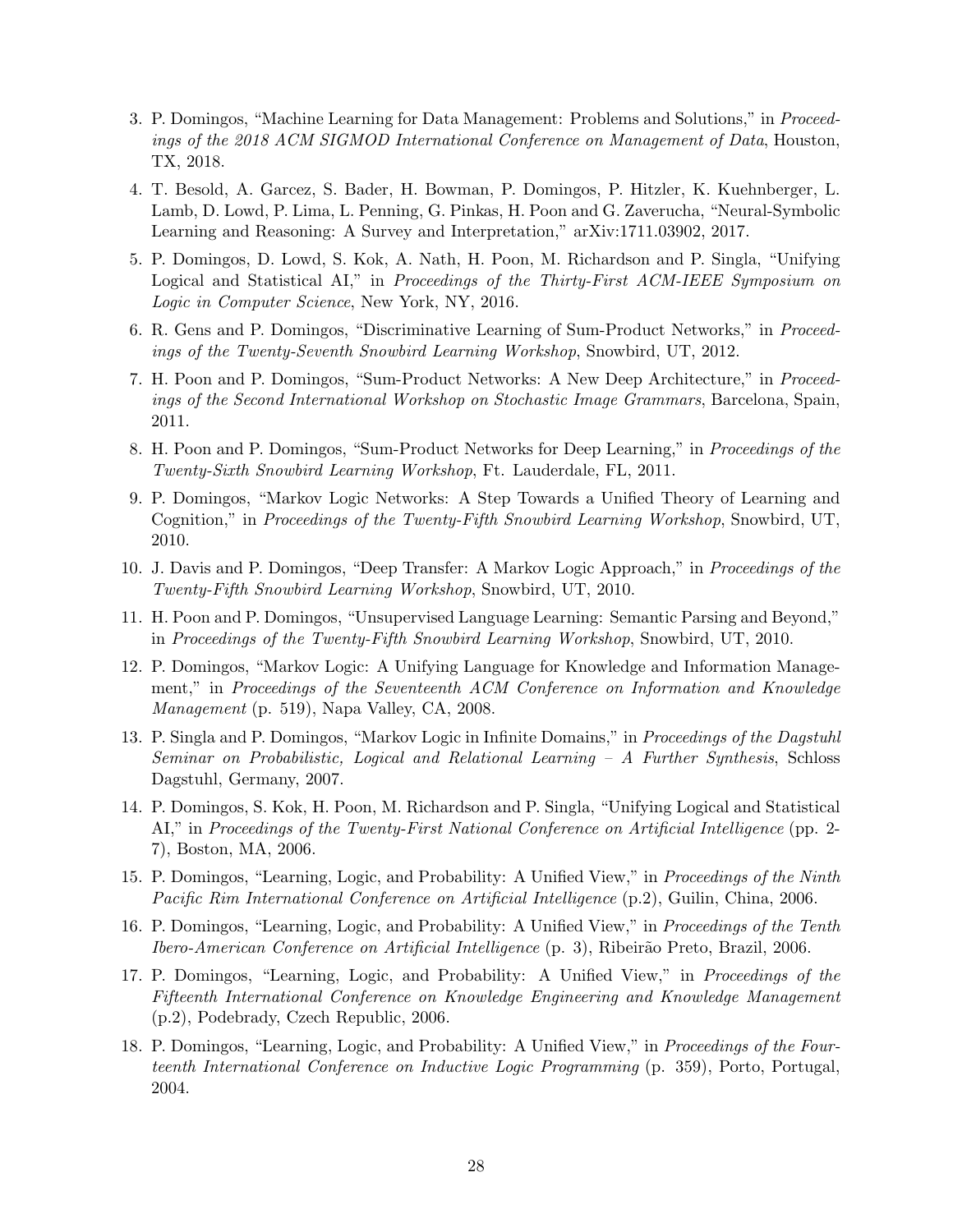- 19. P. Domingos, "Learning, Logic, and Probability: A Unified View," in Proceedings of the Fifteenth International Conference on Algorithmic Learning Theory (p. 53), Padova, Italy, 2004.
- 20. P. Domingos, "Real-World Learning with Markov Logic Networks," in Proceedings of the Eighth European Conference on Principles and Practice of Knowledge Discovery in Databases (p. 17), Pisa, Italy, 2004.
- 21. P. Domingos, "Real-World Learning with Markov Logic Networks," in Proceedings of the Fifteenth European Conference on Machine Learning (p. 17), Pisa, Italy, 2004.
- 22. P. Domingos and M. Richardson, "Learning from Networks of Examples," in Proceedings of the Eleventh Portuguese Conference on Artificial Intelligence (p. 5), Beja, Portugal, 2003.
- 23. P. Domingos, "Prospects and Challenges for Multi-Relational Data Mining," SIGKDD Explorations, vol. 5 (pp. 80-83), 2003.
- 24. D. Weld, C. Anderson, P. Domingos, O. Etzioni, K. Gajos and T. Lau, "Automatically Personalizing User Interfaces," in Proceedings of the Eighteenth International Joint Conference on Artificial Intelligence (pp. 1613-1619), Acapulco, Mexico, 2003.
- 25. P. Domingos and G. Hulten, "A General Framework for Mining Massive Data Streams," in Proceedings of the National Academies Workshop on Statistical Analysis of Massive Data Streams, Washington, DC, 2002.
- 26. P. Domingos and M. Richardson, "Data Mining for Viral Marketing," in Proceedings of the Thirty-Fourth Symposium on the Interface of Computing Science and Statistics (on CD), Montréal, Canada, 2002.
- 27. P. Domingos, "When and How to Subsample: Report on the KDD-2001 Panel," in SIGKDD Explorations, vol. 3 (pp. 74-75), 2002.
- 28. P. Domingos, "Beyond Occam's Razor: Process-Oriented Evaluation" (abstract), in Proceedings of the Eleventh European Conference on Machine Learning (p. 3), Barcelona, Spain, 2000.
- 29. P. Domingos, "Research Directions in MetaCost" (abstract), in Proceedings of the ICML-2000 Workshop on Cost-Sensitive Learning (p. 59), Stanford, CA, 2000.
- 30. P. Domingos, "Why Do Model Ensembles Work?" (abstract), in Proceedings of the ICML-2000 Workshop on What Works Well Where (p. 1), Stanford, CA, 2000.
- 31. A. Doan, P. Domingos and A. Levy, "Data Integration: A 'Killer App' for Multistrategy Learning," in Proceedings of the Fifth International Workshop on Multistrategy Learning (pp. 129-135), Guimarães, Portugal, 2000.
- 32. P. Domingos, "Occam's Two Razors: The Sharp and the Blunt," in Proceedings of the Thirty-First Symposium on the Interface of Computing Science and Statistics (pp. 182-189), Schaumburg, IL, 1999.
- 33. P. Domingos, "When (and How) to Combine Predictive and Causal Learning" (abstract), in NIPS-98 Workshop on Integrating Supervised and Unsupervised Learning, Breckenridge, CO, 1998.
- 34. P. Domingos, "We Still Don't Know Why Model Ensembles Work" (abstract), in NIPS-98 Workshop on Turnkey Algorithms for Improving Generalizers, Breckenridge, CO, 1998.
- 35. P. Domingos, "Data Mining with RISE and CWS," in Proceedings of the Fourth International Workshop on Multistrategy Learning (pp. 1-12), Desenzano del Garda, Italy, 1998.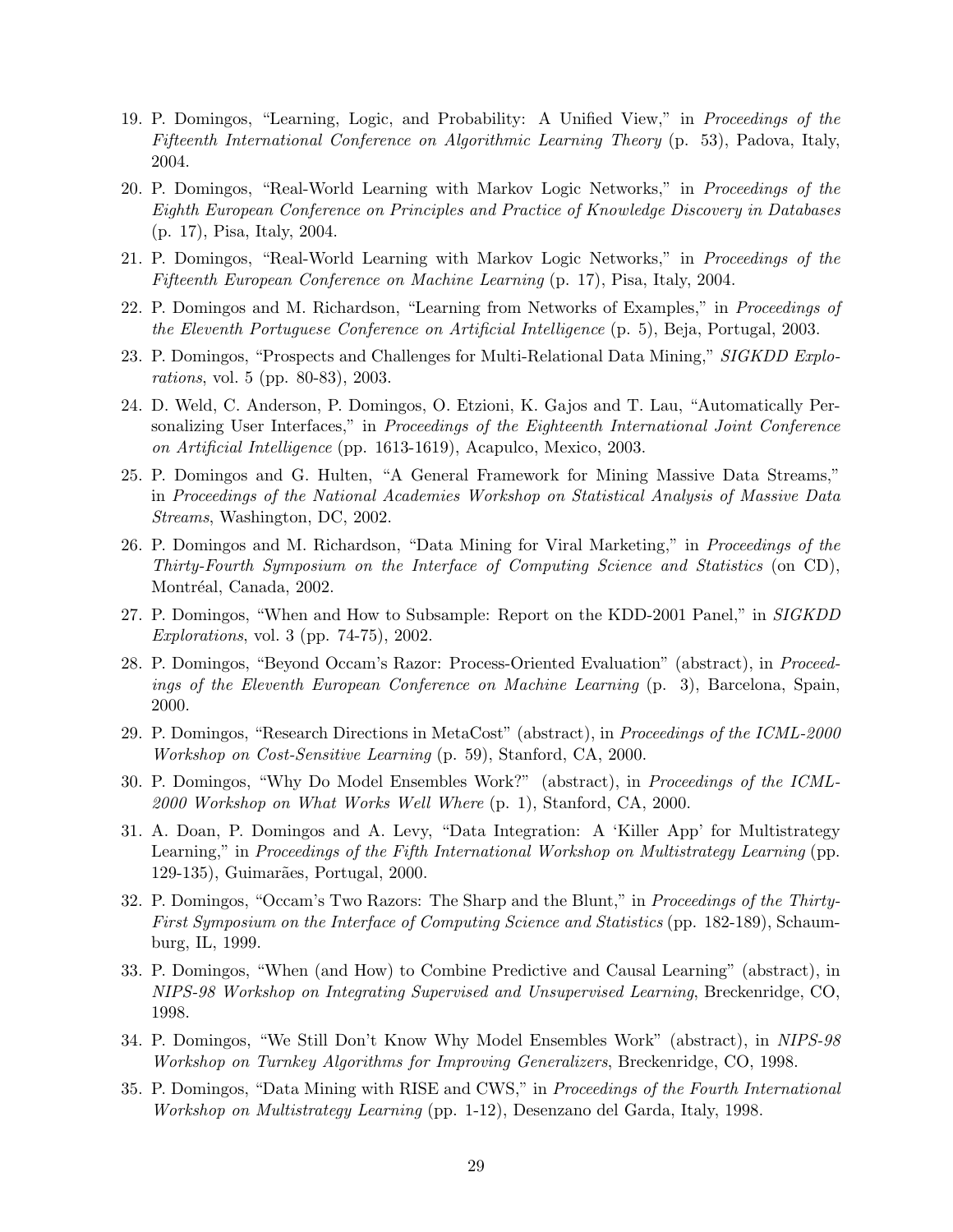- 36. P. Domingos, "A Unified Approach to Concept Learning," Technical Report UCI-ICS 97-27, Department of Information and Computer Science, University of California, Irvine, CA, 1997.
- 37. P. Domingos, "Cases or Rules? The Case for Unification" (abstract), in Proceedings of the Eighteenth Annual Conference of the Cognitive Science Society (p. 756), San Diego, CA, 1996.
- 38. P. Domingos, "Playing Go by Search-Embedded Pattern Recognition" (abstract), in Proceedings of the Eighteenth Annual Conference of the Cognitive Science Society (p. 757), San Diego, CA, 1996.
- 39. P. Domingos, "The RISE 2.0 System: A Case Study in Multistrategy Learning," Technical Report UCI-ICS 95-2, Department of Information and Computer Science, University of California, Irvine, CA, 1995.
- 40. P. Domingos, "Design and Evaluation of the RISE 1.0 Learning System," Technical Report UCI-ICS 94-34, Department of Information and Computer Science, University of California, Irvine, CA, 1994.
- 41. P. Domingos, "Competitive Recall: A Memory Model for Real-Time Reasoning" (in Portuguese), Technical Report GIA 92/05, Artificial Intelligence Group, Instituto Superior Técnico, Lisbon, Portugal, 1992.
- 42. P. Domingos, R. Casteleiro and P. Diniz, "Design and Development of the GEAR Computer Animation System" (in Portuguese), in Second Portuguese Workshop on Computer Graphics, Porto, Portugal, 1989.
- 43. P. Domingos, "Towards Artificial Realities" (in Portuguese), Expresso, supplement on the Second National Conference on Computer-Aided Design, Planning and Production (pp. 14- 15), 1989.
- 44. P. Domingos, R. Casteleiro and P. Diniz, "Introduction to the GEAR Computer Animation System," in First Luso-German Workshop on Computer Graphics, Lisbon, Portugal, 1988.

#### ESSAYS

- 1. P. Domingos, "Beating Back Cancel Culture: A Case Study from the Field of Artificial Intelligence," Quillette, 2021.
- 2. P. Domingos, "Rebuttal of David Karger's Defense of Cancel Culture," Medium, 2021.
- 3. P. Domingos, "We Must Stop Militant Liberals from Politicizing Artificial Intelligence," Spectator, 2020.
- 4. P. Domingos, "Artificial Intelligence Will Serve Humans, not Enslave Them," Scientific American, 2018.
- 5. P. Domingos, "The Race for the Master Algorithm Has Begun," Wired, 2016.
- 6. P. Domingos, "The Business Opportunity of the Century," The Globe and Mail, 2016.
- 7. P. Domingos, "A Mystery in the Machine," OECD Yearbook, 2016.
- 8. P. Domingos, "Ten Myths about Machine Learning," Medium, 2016.
- 9. P. Domingos, "How to Train Your AI," Medium, 2016.
- 10. P. Domingos, "Get Ready for Your Digital Model," Wall Street Journal, 2015.